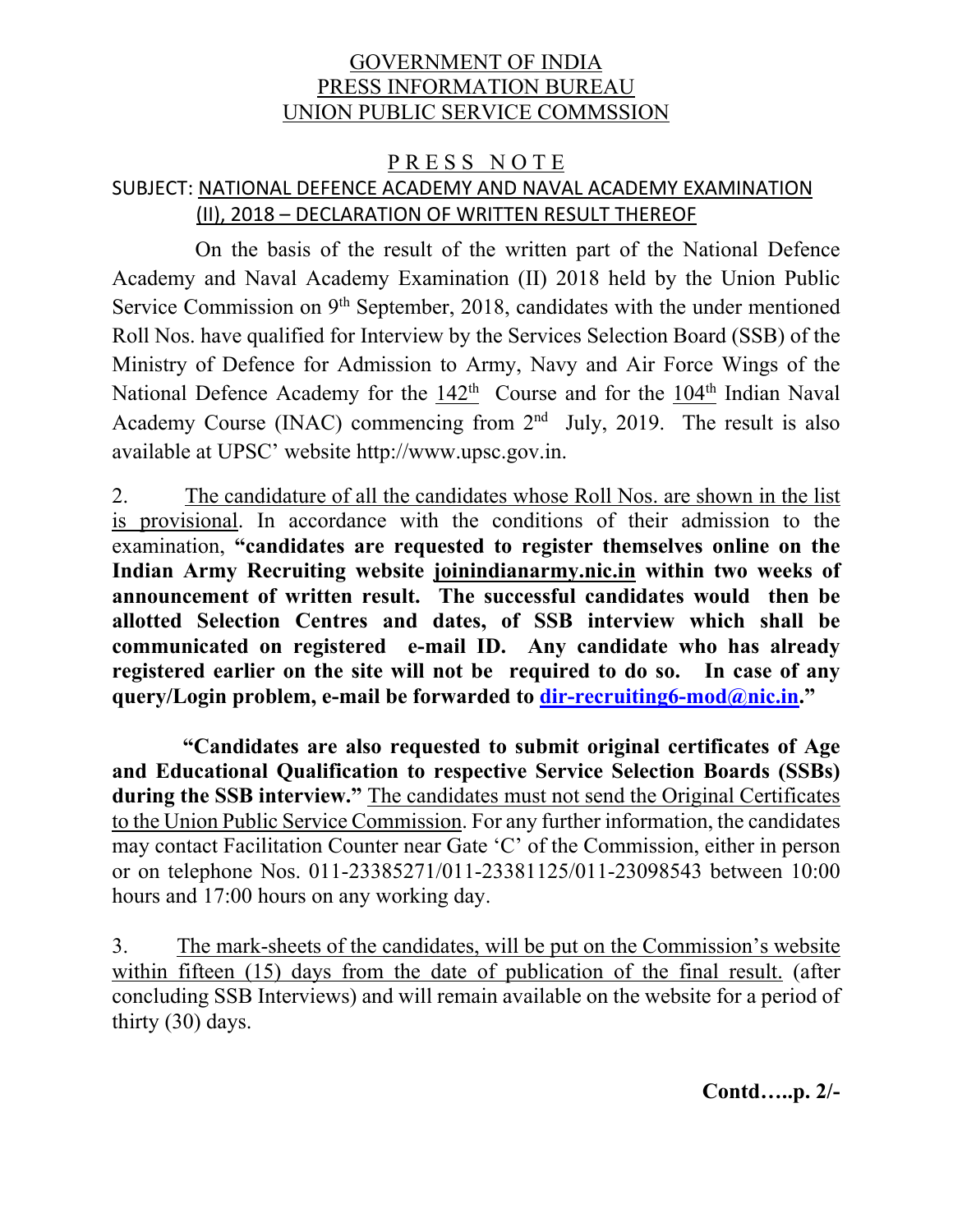| 0100003 | 0100020 | 0100071 | 0100079 | 0100096 | 0100161 | 0100163 | 0100196                        | 0100200 |
|---------|---------|---------|---------|---------|---------|---------|--------------------------------|---------|
| 0100245 | 0100317 | 0100340 | 0100350 | 0100382 | 0100427 | 0100437 | 0100634                        | 0100637 |
| 0100688 | 0100786 | 0100789 | 0100798 | 0100833 | 0100855 | 0100874 | 0100955                        | 0101014 |
| 0101036 | 0101068 | 0101103 | 0101166 | 0101191 | 0101267 | 0101374 | 0101580                        | 0101605 |
|         |         | 0101718 | 0101761 |         | 0101824 |         |                                | 0102059 |
| 0101612 | 0101687 |         |         | 0101785 |         | 0101896 | 0101898                        |         |
| 0102141 | 0102161 | 0102169 | 0102247 | 0102262 | 0102336 | 0102385 | 0102458<br>$\frac{1}{0102980}$ | 0102602 |
| 0102655 | 0102711 | 0102715 | 0102730 | 0102833 | 0102843 | 0102869 |                                | 0102989 |
| 0103093 | 0103100 | 0103106 | 0103123 | 0103161 | 0103188 | 0103209 | 0103279                        | 0103296 |
| 0103321 | 0103394 | 0103411 | 0103416 | 0103427 | 0103491 | 0103556 | 0103564                        | 0103605 |
| 0103725 | 0103738 | 0103739 | 0103758 | 0103759 | 0103777 | 0103821 | 0103853                        | 0103974 |
| 0104045 | 0104051 | 0104125 | 0104132 | 0104141 | 0104152 | 0104168 | 0104265                        | 0104412 |
| 0104549 | 0104569 | 0200047 | 0200124 | 0200154 | 0200177 | 0200188 | 0200276                        | 0200297 |
| 0200403 | 0200448 | 0200460 | 0200506 | 0200704 | 0200776 | 0200807 | 0200887                        | 0200909 |
| 0201029 | 0201101 | 0201126 | 0201166 | 0201259 | 0201282 | 0201298 | 0201361                        | 0201480 |
| 0201650 | 0201664 | 0201667 | 0201675 | 0201711 | 0201745 | 0201778 | 0202050                        | 0202116 |
| 0202125 | 0202187 | 0202218 | 0202242 | 0202266 | 0202312 | 0202347 | 0202348                        | 0202425 |
| 0202545 | 0202792 | 0202814 | 0202846 | 0202910 | 0202995 | 0203029 | 0203042                        | 0203091 |
| 0203183 | 0203341 | 0203687 | 0204026 | 0204099 | 0204165 | 0204243 | 0204316                        | 0204352 |
| 0204455 | 0204472 | 0204675 | 0204684 | 0204886 | 0204974 | 0205004 | 0205079                        | 0205183 |
| 0205414 | 0205434 | 0205513 | 0205610 | 0205628 | 0205900 | 0205919 | 0206000                        | 0206051 |
| 0206217 | 0206262 | 0206320 | 0206565 | 0206894 | 0206924 | 0206976 | 0207055                        | 0207059 |
| 0207203 | 0207207 | 0207272 | 0207275 | 0207288 | 0207406 | 0207449 | 0207515                        | 0207562 |
| 0207581 | 0207929 | 0208231 | 0208256 | 0208515 | 0208568 | 0208575 | 0208592                        | 0208753 |
| 0208792 | 0208826 | 0209074 | 0209299 | 0209478 | 0209731 | 0209816 | 0209958                        | 0209965 |
| 0210020 | 0210159 | 0210171 | 0210274 | 0210478 | 0210634 | 0210640 | 0210726                        | 0210888 |
| 0210898 | 0210998 | 0211031 | 0211080 | 0211139 | 0211302 | 0211372 | 0211417                        | 0211455 |
| 0211848 | 0211953 | 0211969 | 0212029 | 0212371 | 0212414 | 0212572 | 0212600                        | 0212741 |
| 0212889 | 0213035 | 0213155 | 0213229 | 0213239 | 0213304 | 0213520 | 0213543                        | 0213567 |
| 0213661 | 0213843 | 0213887 | 0213922 | 0213959 | 0214047 | 0214115 | 0214260                        | 0214399 |
| 0214639 | 0214645 | 0214784 | 0214987 | 0215109 | 0215372 | 0215416 | 0215487                        | 0215577 |
| 0215610 | 0215666 | 0215731 | 0215836 | 0215934 | 0215991 | 0216058 | 0216081                        | 0216127 |
| 0216179 | 0216214 | 0216360 | 0216384 | 0216460 | 0216469 | 0216581 | 0216765                        | 0216787 |
| 0216990 | 0217148 | 0217175 | 0217208 | 0217252 | 0217273 | 0217309 | 0217383                        | 0217475 |
| 0217558 | 0217813 | 0217827 | 0218049 | 0218142 | 0218155 | 0218352 | 0218364                        | 0218372 |
| 0218461 | 0218519 | 0218525 | 0218696 | 0218734 | 0218738 | 0218897 | 0219069                        | 0219138 |
| 0219177 | 0219200 | 0219271 | 0219338 | 0219410 | 0219442 | 0219474 | 0219584                        | 0219676 |
| 0219709 | 0219868 | 0220310 | 0220418 | 0220540 | 0220575 | 0220586 | 0220613                        | 0220685 |
| 0220755 | 0220789 | 0220797 | 0220952 | 0220970 | 0221054 | 0221184 | 0221213                        | 0221241 |
| 0221325 | 0221363 | 0221464 | 0221622 | 0221757 | 0221875 | 0222177 | 0222228                        | 0300078 |
| 0300122 | 0300216 | 0300225 | 0300242 | 0300317 | 0300370 | 0300414 | 0300456                        | 0300480 |
| 0300505 | 0300511 | 0300526 | 0300531 | 0300580 | 0300652 | 0300749 | 0300852                        | 0300918 |
| 0300934 | 0300946 | 0301025 | 0301044 | 0301095 | 0301102 | 0301136 | 0301163                        | 0301166 |
| 0301237 | 0301251 | 0301274 | 0301276 | 0301304 | 0301466 | 0301577 | 0301665                        | 0301669 |
| 0301687 | 0301694 | 0301727 | 0301729 | 0301757 | 0301803 | 0301878 | 0301883                        | 0301909 |
| 0301951 | 0302097 | 0302105 | 0302182 | 0302188 | 0302191 | 0302195 | 0302240                        | 0302304 |
| 0302311 | 0302335 | 0302338 | 0302359 | 0302366 | 0302368 | 0302389 | 0302410                        | 0302421 |
| 0302477 | 0302501 | 0302523 | 0302569 | 0302725 | 0302730 | 0302734 | 0302833                        | 0302842 |
| 0302863 | 0302865 | 0302909 | 0302933 | 0302936 | 0302943 | 0302946 | 0302957                        | 0302968 |
| 0302969 | 0302973 | 0303002 | 0303006 | 0303011 | 0303089 | 0303100 | 0303134                        | 0303156 |
| 0303201 | 0303207 | 0303214 | 0303232 | 0303266 | 0303307 | 0303311 | 0303351                        | 0303373 |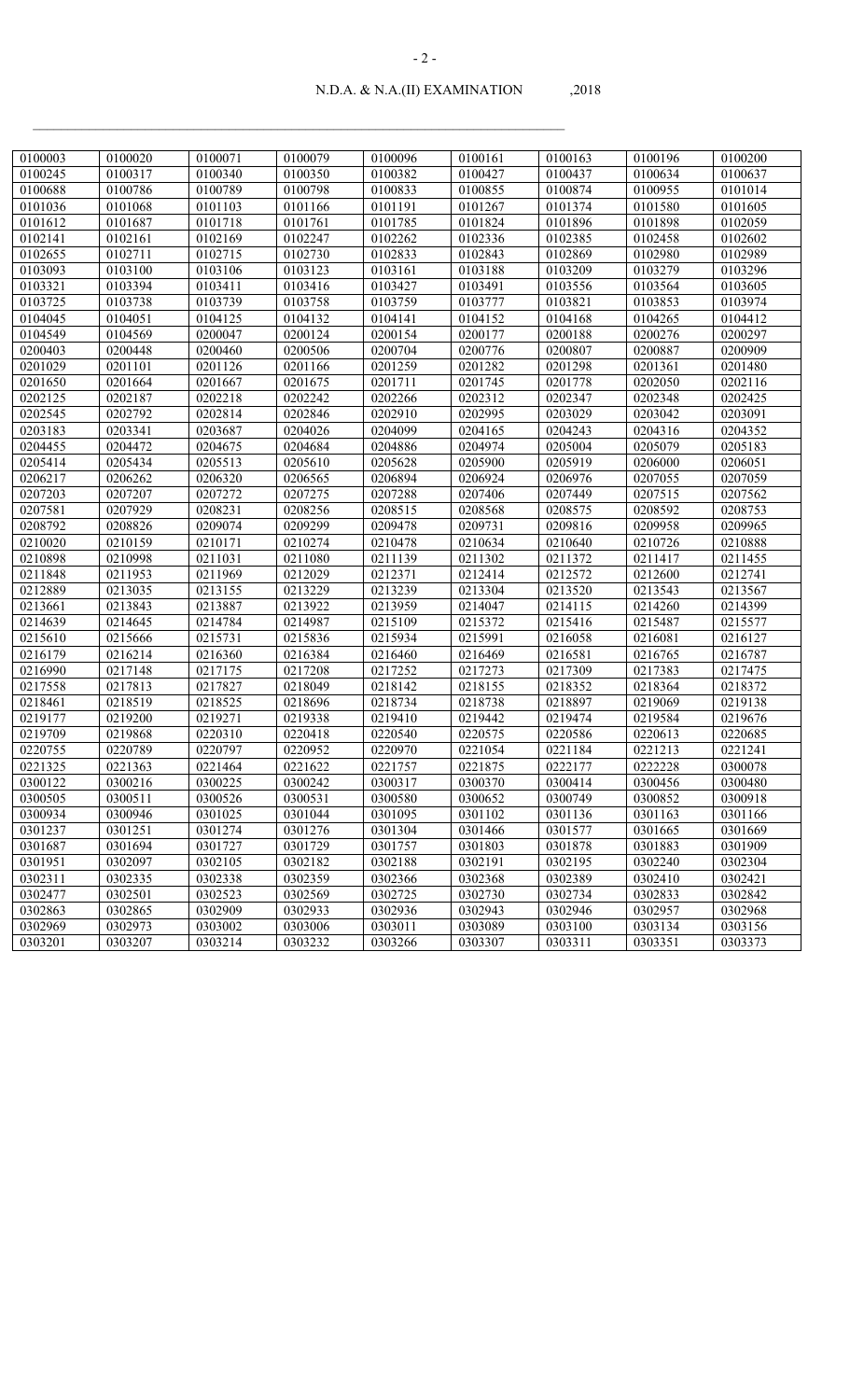- 3 -

| 2018 |
|------|
|      |

| 0303398 | 0303406 | 0303555 | 0303562 | 0303570 | 0303575 | 0303681 | 0303707 | 0303750 |
|---------|---------|---------|---------|---------|---------|---------|---------|---------|
| 0303759 | 0303811 | 0303828 | 0303873 | 0303897 | 0303910 | 0303956 | 0303964 | 0303973 |
| 0304012 | 0304021 | 0304037 | 0304048 | 0304050 | 0304152 | 0304163 | 0304196 | 0304237 |
| 0304288 | 0304290 | 0304313 | 0304365 | 0304397 | 0304403 | 0304422 | 0304480 | 0304508 |
| 0304521 | 0304557 | 0304644 | 0304725 | 0304759 | 0304801 | 0304805 | 0304816 | 0304828 |
| 0304851 | 0304960 | 0304985 | 0305013 | 0305168 | 0305176 | 0305238 | 0305373 | 0305444 |
| 0400010 | 0400022 | 0400144 | 0400157 | 0400179 | 0400212 | 0400215 | 0400286 | 0400287 |
| 0400324 | 0400341 | 0400347 | 0400382 | 0400389 | 0400499 | 0400534 | 0400584 | 0400631 |
| 0400692 | 0400704 | 0400727 | 0400732 | 0400784 | 0400824 | 0400877 | 0400878 | 0400879 |
| 0401008 | 0401028 | 0401041 | 0401044 | 0401068 | 0401082 | 0401096 | 0401110 | 0401113 |
| 0401216 | 0401249 | 0401291 | 0401515 | 0401520 | 0401553 | 0401595 | 0401607 | 0401636 |
| 0401727 | 0401812 | 0401828 | 0401863 | 0401884 | 0401979 | 0402029 | 0402075 | 0402078 |
| 0402080 | 0402174 | 0402327 | 0402361 | 0402499 | 0402570 | 0402657 | 0402691 | 0402844 |
| 0402959 | 0403010 | 0403024 | 0403053 | 0403089 | 0403135 | 0403177 | 0403185 | 0403247 |
| 0403249 | 0403272 | 0403296 | 0403360 | 0403391 | 0403392 | 0403456 | 0403550 | 0403556 |
| 0403605 | 0403717 | 0403805 | 0403821 | 0403826 | 0403833 | 0403971 | 0404031 | 0404044 |
| 0404045 | 0404046 | 0404101 | 0404114 | 0404308 | 0404322 | 0404327 | 0404395 | 0404428 |
| 0404431 | 0404433 | 0404466 | 0404487 | 0404499 | 0404534 | 0404664 | 0404689 | 0404724 |
| 0404736 | 0404943 | 0405001 | 0405032 | 0405049 | 0405056 | 0405139 | 0405264 | 0405374 |
| 0405473 | 0405562 | 0405618 | 0405662 | 0405769 | 0405779 | 0405798 | 0405864 | 0405875 |
| 0405894 | 0405922 | 0405976 | 0405992 | 0406040 | 0406082 | 0406117 | 0406126 | 0406189 |
| 0406321 | 0406419 | 0406718 | 0406793 | 0406824 | 0406857 | 0406872 | 0406957 | 0406968 |
| 0406979 | 0406984 | 0407149 | 0407162 | 0407169 | 0407172 | 0407205 | 0407302 | 0407312 |
| 0407314 | 0407382 | 0407420 | 0407531 | 0407617 | 0407777 | 0407911 | 0407936 | 0407951 |
| 0407964 | 0408011 | 0408050 | 0408082 | 0408167 | 0408230 | 0408253 | 0408467 | 0408468 |
| 0408573 | 0408613 | 0408634 | 0408680 | 0408758 | 0408807 | 0408829 | 0408847 | 0408862 |
| 0408878 | 0408960 | 0409109 | 0409183 | 0409197 | 0409204 | 0409278 | 0409300 | 0409341 |
| 0409480 | 0409552 | 0409638 | 0409667 | 0409668 | 0409739 | 0409814 | 0409862 | 0409906 |
| 0409964 | 0410043 | 0410134 | 0410169 | 0410207 | 0410249 | 0410288 | 0410597 | 0410666 |
| 0410702 | 0410710 | 0410806 | 0410827 | 0410838 | 0410875 | 0410978 | 0410983 | 0411013 |
| 0411175 | 0411195 | 0411219 | 0411235 | 0411266 | 0411285 | 0411351 | 0411522 | 0411544 |
| 0411555 | 0411642 | 0411650 | 0411665 | 0411864 | 0411935 | 0500084 | 0500133 | 0500136 |
| 0500206 | 0500266 | 0500285 | 0500676 | 0500802 | 0500874 | 0500961 | 0500983 | 0500985 |
| 0501005 | 0501050 | 0501101 | 0501141 | 0501178 | 0501180 | 0501212 | 0501238 | 0501368 |
| 0501547 | 0501615 | 0501801 | 0501842 | 0501927 | 0501940 | 0502122 | 0502264 | 0502288 |
| 0502360 | 0502401 | 0502444 | 0502595 | 0502623 | 0502671 | 0502678 | 0503049 | 0503100 |
| 0503271 | 0503503 | 0503649 | 0503684 | 0503725 | 0503762 | 0503953 | 0504047 | 0504084 |
| 0504203 | 0504205 | 0504286 | 0504294 | 0504385 | 0504507 | 0504618 | 0504737 | 0504822 |
| 0504831 | 0504850 | 0504942 | 0504946 | 0505034 | 0505088 | 0505284 | 0505293 | 0505354 |
| 0505606 | 0505621 | 0505661 | 0505745 | 0505822 | 0506027 | 0506038 | 0506165 | 0506191 |
| 0506240 | 0506291 | 0506402 | 0506446 | 0506635 | 0506762 | 0506798 | 0506836 | 0506937 |
| 0506940 | 0506949 | 0507035 | 0507073 | 0507099 | 0507123 | 0507200 | 0507246 | 0507404 |
| 0507910 | 0507977 | 0508048 | 0508051 | 0508189 | 0508193 | 0508326 | 0508359 | 0508440 |
| 0508485 | 0508496 | 0508556 | 0508580 | 0508615 | 0508850 | 0508941 | 0508955 | 0508978 |
| 0509272 | 0509341 | 0509512 | 0509548 | 0509568 | 0509571 | 0509576 | 0509597 | 0509685 |
| 0509719 | 0509777 | 0509848 | 0509958 | 0510101 | 0510104 | 0510115 | 0510224 | 0510639 |
| 0510665 | 0510671 | 0510891 | 0511034 | 0511061 | 0511200 | 0511209 | 0511315 | 0511382 |
| 0511430 | 0511524 | 0511532 | 0511586 | 0511652 | 0511781 | 0511829 | 0511957 | 0511980 |
| 0512164 | 0512169 | 0512264 | 0512322 | 0512398 | 0512469 | 0512492 | 0512582 | 0512612 |
| 0512647 | 0512744 | 0512751 | 0512813 | 0512873 | 0512986 | 0513025 | 0513171 | 0513289 |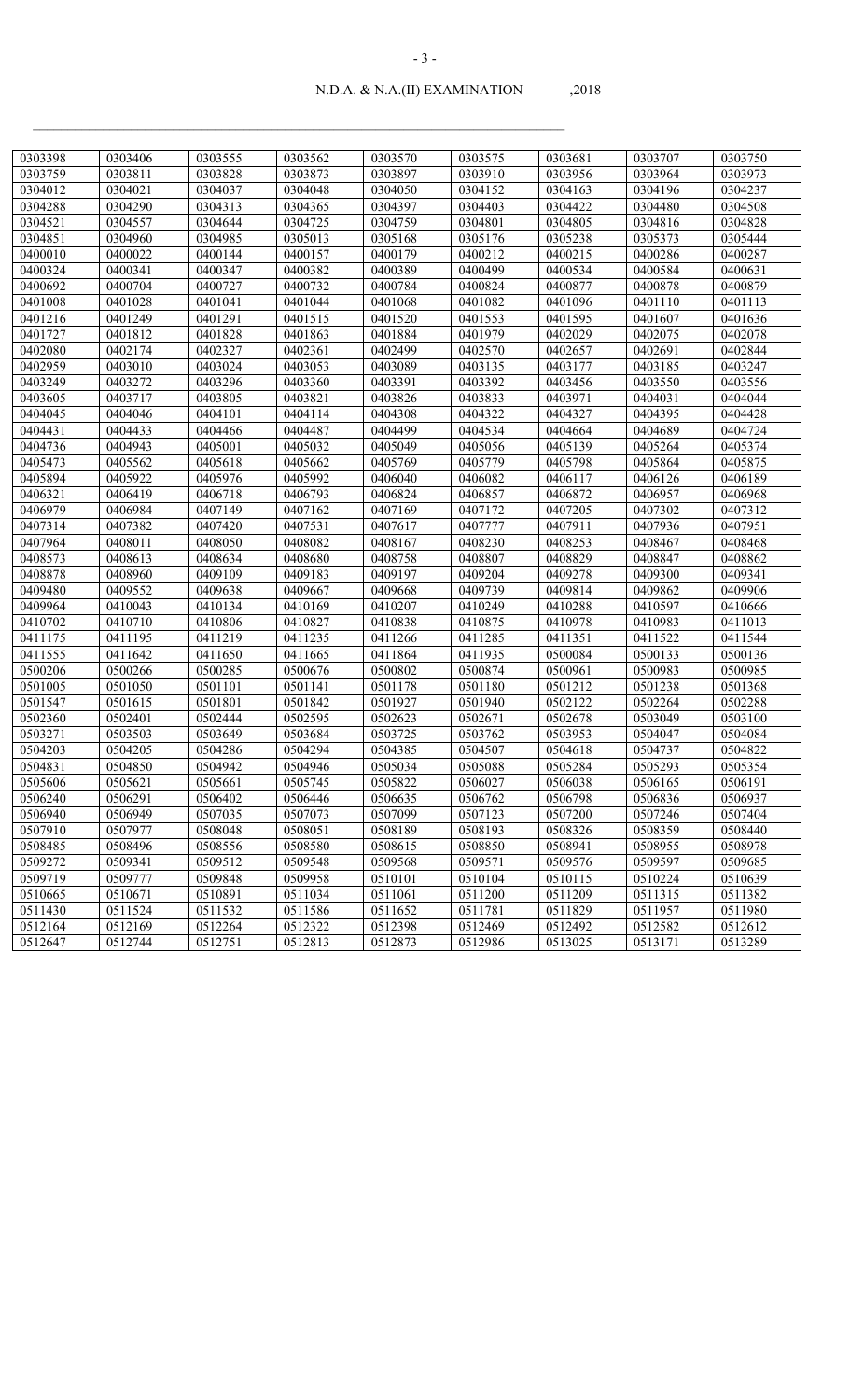| 0513448 | 0513494 | 0513600 | 0513606 | 0513661 | 0513681 | 0513707 | 0513798 | 0513868 |
|---------|---------|---------|---------|---------|---------|---------|---------|---------|
| 0513903 | 0513971 | 0514047 | 0514147 | 0514173 | 0514180 | 0514233 | 0514295 | 0514447 |
| 0514465 | 0514514 | 0514548 | 0514602 | 0514617 | 0514851 | 0514878 | 0514981 | 0515032 |
| 0515118 | 0515173 | 0515226 | 0515232 | 0515330 | 0515466 | 0515545 | 0515564 | 0515659 |
| 0515673 | 0515728 | 0515843 | 0515845 | 0515919 | 0515929 | 0515934 | 0515973 | 0516156 |
| 0516245 | 0516262 | 0516356 | 0516399 | 0516467 | 0516517 | 0516652 | 0516885 | 0516944 |
| 0517045 | 0517056 | 0517227 | 0517373 | 0517383 | 0517387 | 0517398 | 0517468 | 0517470 |
| 0517561 | 0517842 | 0517920 | 0518184 | 0518225 | 0518830 | 0518850 | 0519015 | 0519123 |
| 0519328 | 0519573 | 0519680 | 0519746 | 0519873 | 0519889 | 0519945 | 0520007 | 0520078 |
| 0520153 | 0520168 | 0520181 | 0520188 | 0520209 | 0520251 | 0520302 | 0520358 | 0600013 |
| 0600036 | 0600108 | 0600138 | 0600168 | 0600176 | 0600203 | 0600234 | 0600338 | 0600360 |
| 0600376 | 0600441 | 0600460 | 0600462 | 0600508 | 0600729 | 0600773 | 0600808 | 0600835 |
| 0600891 | 0600961 | 0601037 | 0601169 | 0601406 | 0601473 | 0601525 | 0601538 | 0601582 |
| 0601769 | 0601771 | 0601819 | 0601825 | 0601861 | 0601874 | 0601890 | 0601953 | 0602028 |
| 0602049 | 0602171 | 0602182 | 0602327 | 0602495 | 0602603 | 0602661 | 0602711 | 0602757 |
| 0602790 | 0602893 | 0602896 | 0603017 | 0603061 | 0603079 | 0603139 | 0603153 | 0603375 |
| 0603378 | 0603472 | 0603529 | 0603567 | 0603639 | 0603709 | 0603713 | 0603747 | 0603791 |
| 0603857 | 0603976 | 0604066 | 0604067 | 0604219 | 0604236 | 0604316 | 0604512 | 0604527 |
| 0604550 | 0604575 | 0604606 | 0604742 | 0604769 | 0604956 | 0605033 | 0605035 | 0605067 |
| 0605345 | 0605465 | 0605614 | 0605851 | 0605979 | 0605993 | 0606017 | 0606018 | 0606058 |
| 0606190 | 0606192 | 0606332 | 0606461 | 0606493 | 0606561 | 0606565 | 0606632 | 0606725 |
| 0606748 | 0606794 | 0606852 | 0606886 | 0606920 | 0607077 | 0607207 | 0607261 | 0607476 |
| 0607490 | 0607533 | 0607547 | 0607831 | 0607860 | 0607889 | 0607933 | 0607956 | 0608010 |
| 0608115 | 0608146 | 0608149 | 0608188 | 0608314 | 0608322 | 0608351 | 0608385 | 0608417 |
| 0608426 | 0608584 | 0608591 | 0608625 | 0608691 | 0608787 | 0608989 | 0608991 | 0608998 |
| 0609005 | 0609032 | 0700107 | 0700113 | 0700129 | 0700189 | 0700205 | 0700216 | 0700338 |
| 0700534 | 0700582 | 0700602 | 0700625 | 0700829 | 0700873 | 0700925 | 0700935 | 0701101 |
| 0701116 | 0701360 | 0701424 | 0701435 | 0701446 | 0701453 | 0701481 | 0701517 | 0701800 |
| 0701805 | 0701909 | 0701921 | 0701949 | 0701959 | 0702003 | 0702010 | 0702045 | 0702059 |
| 0702061 | 0702098 | 0702201 | 0702257 | 0702350 | 0702489 | 0702543 | 0702640 | 0702641 |
| 0702661 | 0702857 | 0702912 | 0703027 | 0703034 | 0703061 | 0703078 | 0703390 | 0800005 |
| 0800055 | 0800127 | 0800128 | 0800131 | 0800200 | 0800243 | 0800315 | 0800328 | 0800344 |
| 0800407 | 0800457 | 0800480 | 0800501 | 0800534 | 0800538 | 0800566 | 0800589 | 0800631 |
| 0800684 | 0800689 | 0800779 | 0800869 | 0800893 | 0800900 | 0800915 | 0801028 | 0801129 |
| 0801181 | 0801182 | 0801187 | 0801261 | 0801375 | 0801393 | 0801419 | 0801438 | 0801475 |
| 0801516 | 0801591 | 0801634 | 0801737 | 0801760 | 0801819 | 0801822 | 0801823 | 0801859 |
| 0801876 | 0801890 | 0801949 | 0801953 | 0801973 | 0801991 | 0802002 | 0802049 | 0802085 |
| 0802179 | 0802202 | 0802208 | 0802213 | 0802290 | 0802342 | 0802388 | 0802396 | 0802513 |
| 0802542 | 0802593 | 0802597 | 0802666 | 0802682 | 0802694 | 0802731 | 0802737 | 0802827 |
| 0802842 | 0802869 | 0802879 | 0802944 | 0803008 | 0803044 | 0803089 | 0803218 | 0803230 |
| 0803297 | 0803331 | 0803484 | 0803497 | 0803536 | 0803537 | 0803551 | 0803556 | 0803597 |
| 0803669 | 0803692 | 0803780 | 0803789 | 0803923 | 0803940 | 0803945 | 0803978 | 0803985 |
| 0803999 | 0804026 | 0804028 | 0804034 | 0804081 | 0804085 | 0804095 | 0804110 | 0804142 |
| 0804200 | 0804215 | 0804216 | 0804233 | 0804274 | 0804323 | 0804353 | 0804371 | 0804418 |
| 0804453 | 0804490 | 0804496 | 0804500 | 0804548 | 0804550 | 0804617 | 0804663 | 0804745 |
| 0804748 | 0804809 | 0804880 | 0804885 | 0804896 | 0804897 | 0804911 | 0804970 | 0804978 |
| 0804980 | 0805015 | 0805059 | 0805072 | 0805153 | 0805175 | 0805184 | 0805203 | 0805205 |
| 0805260 | 0805329 | 0805339 | 0805352 | 0805365 | 0805384 | 0805548 | 0805557 | 0805589 |
| 0805642 | 0805647 | 0805651 | 0805665 | 0805708 | 0805770 | 0805787 | 0805807 | 0805812 |
| 0805839 | 0805844 | 0805863 | 0805871 | 0805902 | 0805917 | 0805962 | 0805969 | 0805994 |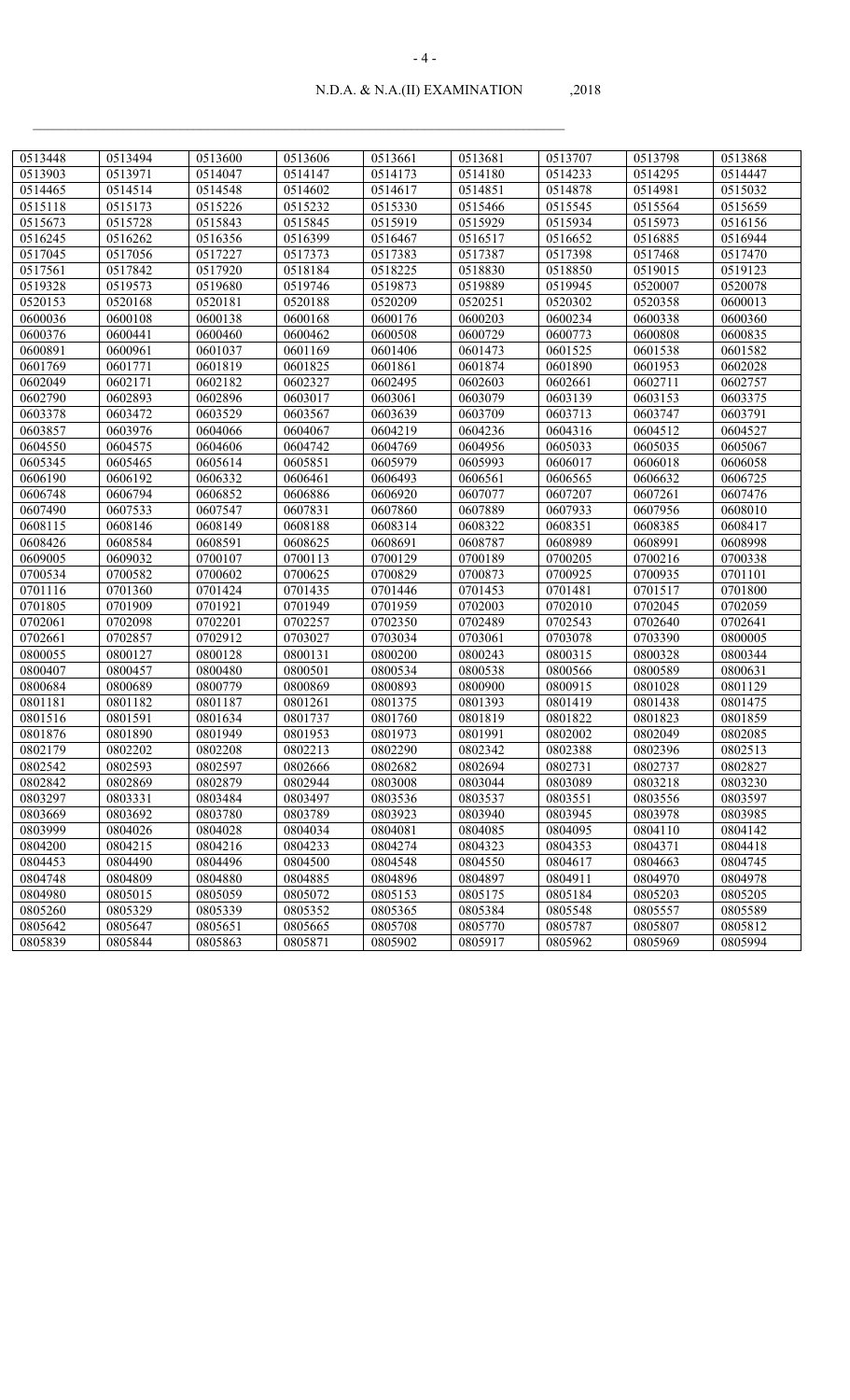| 0806030 | 0806048 | 0806065 | 0806097 | 0806104 | 0806112 | 0806226 | 0806243 | 0806269 |
|---------|---------|---------|---------|---------|---------|---------|---------|---------|
| 0806293 | 0806327 | 0806368 | 0806372 | 0806414 | 0806477 | 0806541 | 0806568 | 0806583 |
| 0806584 | 0806587 | 0806630 | 0806650 | 0806711 | 0806763 | 0806791 | 0806802 | 0806824 |
| 0806848 | 0806865 | 0806908 | 0806919 | 0806927 | 0806939 | 0806989 | 0807095 | 0807117 |
| 0807122 | 0807185 | 0807203 | 0807233 | 0807247 | 0807255 | 0807270 | 0807316 | 0807360 |
| 0807370 | 0807416 | 0807452 | 0807458 | 0807472 | 0807482 | 0807487 | 0807550 | 0807618 |
| 0807632 | 0807649 | 0807656 | 0807669 | 0807691 | 0807707 | 0807716 | 0807759 | 0807782 |
| 0807843 | 0807986 | 0807998 | 0808001 | 0808024 | 0808085 | 0808119 | 0808167 | 0808173 |
| 0808246 | 0808331 | 0808338 | 0808351 | 0808365 | 0808405 | 0808442 | 0808443 | 0808473 |
| 0808511 | 0808535 | 0808536 | 0808551 | 0808596 | 0808602 | 0808638 | 0808661 | 0808669 |
| 0808701 | 0808707 | 0808708 | 0808725 | 0808735 | 0808780 | 0808783 | 0808790 | 0808877 |
| 0808904 | 0808926 | 0808998 | 0809007 | 0809079 | 0809086 | 0809106 | 0809115 | 0809142 |
| 0809166 | 0809170 | 0809178 | 0809233 | 0809241 | 0809257 | 0809282 | 0809438 | 0809495 |
| 0809552 | 0809607 | 0809697 | 0809741 | 0809772 | 0809823 | 0809843 | 0809845 | 0809852 |
| 0809893 | 0809944 | 0810132 | 0810145 | 0810163 | 0810301 | 0810318 | 0810331 | 0810337 |
| 0810357 | 0810391 | 0810403 | 0810457 | 0810460 | 0810483 | 0810502 | 0810534 | 0810547 |
| 0810551 | 0810584 | 0810617 | 0810708 | 0810712 | 0810889 | 0810890 | 0810951 | 0810957 |
| 0811083 | 0811093 | 0811112 | 0811153 | 0811183 | 0811280 | 0811333 | 0811403 | 0811405 |
| 0811476 | 0811502 | 0811547 | 0811552 | 0811558 | 0811602 | 0811603 | 0811635 | 0811650 |
| 0811722 | 0811768 | 0811796 | 0811824 | 0811880 | 0811995 | 0812001 | 0812087 | 0812116 |
| 0812136 | 0812143 | 0812148 | 0812168 | 0812175 | 0812199 | 0812240 | 0812264 | 0812265 |
| 0812303 | 0812437 | 0812455 | 0812505 | 0812645 | 0812681 | 0812690 | 0812773 | 0812872 |
| 0812881 | 0812883 | 0812931 | 0813019 | 0813047 | 0813048 | 0813154 | 0813186 | 0813223 |
| 0813233 | 0813244 | 0813261 | 0813277 | 0813322 | 0813340 | 0813364 | 0813418 | 0813441 |
| 0813469 | 0813559 | 0813561 | 0813593 | 0813605 | 0813610 | 0813633 | 0813731 | 0813744 |
| 0813753 | 0813781 | 0813823 | 0813827 | 0813862 | 0813882 | 0813885 | 0813894 | 0813923 |
| 0813947 | 0813949 | 0813992 | 0814035 | 0814086 | 0814144 | 0814155 | 0814205 | 0814230 |
| 0814244 | 0814259 | 0814284 | 0814286 | 0814298 | 0814335 | 0814336 | 0814374 | 0814383 |
| 0814394 | 0814395 | 0814417 | 0814553 | 0814566 | 0814604 | 0814623 | 0814646 | 0814652 |
| 0814689 | 0814692 | 0814746 | 0814765 | 0814795 | 0814809 | 0814883 | 0814895 | 0814952 |
| 0814955 | 0814956 | 0814994 | 0815042 | 0815049 | 0815057 | 0815074 | 0815102 | 0815147 |
| 0815174 | 0815384 | 0815416 | 0815432 | 0815434 | 0815495 | 0815661 | 0815716 | 0815719 |
| 0815745 | 0815746 | 0815777 | 0815778 | 0815818 | 0815839 | 0815856 | 0815865 | 0815954 |
| 0815997 | 0816121 | 0816179 | 0816189 | 0816201 | 0816214 | 0816222 | 0816243 | 0816261 |
| 0816271 | 0816312 | 0816354 | 0816364 | 0816387 | 0816429 | 0816443 | 0816505 | 0816586 |
| 0816598 | 0816665 | 0816670 | 0816688 | 0816733 | 0816857 | 0816867 | 0816884 | 0816907 |
| 0816939 | 0816956 | 0816997 | 0817028 | 0817033 | 0817051 | 0817088 | 0817119 | 0817127 |
| 0817143 | 0817202 | 0817221 | 0817257 | 0817354 | 0817380 | 0817397 | 0817406 | 0817462 |
| 0817467 | 0817567 | 0817592 | 0817595 | 0817597 | 0817694 | 0817831 | 0817832 | 0817850 |
| 0817851 | 0817913 | 0817945 | 0817972 | 0817989 | 0818022 | 0818047 | 0818065 | 0818068 |
| 0818080 | 0818130 | 0818131 | 0818167 | 0818171 | 0818183 | 0818206 | 0818222 | 0818272 |
| 0818284 | 0818298 | 0818329 | 0818330 | 0818365 | 0818388 | 0818389 | 0818404 | 0818431 |
| 0818433 | 0818493 | 0818521 | 0818548 | 0818573 | 0818599 | 0818605 | 0818608 | 0818692 |
| 0818711 | 0818743 | 0818772 | 0818843 | 0818921 | 0818930 | 0818955 | 0818957 | 0818971 |
| 0818982 | 0819043 | 0819064 | 0819066 | 0819069 | 0819098 | 0819114 | 0819154 | 0819180 |
| 0819207 | 0819228 | 0819295 | 0819432 | 0819438 | 0819503 | 0819544 | 0819624 | 0819695 |
| 0819710 | 0819771 | 0819796 | 0819804 | 0819851 | 0819908 | 0819930 | 0819942 | 0819952 |
| 0819977 | 0819978 | 0819995 | 0820036 | 0820049 | 0820080 | 0820120 | 0820167 | 0820190 |
| 0820217 | 0820222 | 0820269 | 0820293 | 0820299 | 0820374 | 0820378 | 0820406 | 0820412 |
| 0820471 | 0820499 | 0820536 | 0820541 | 0820567 | 0820647 | 0820670 | 0820681 | 0820753 |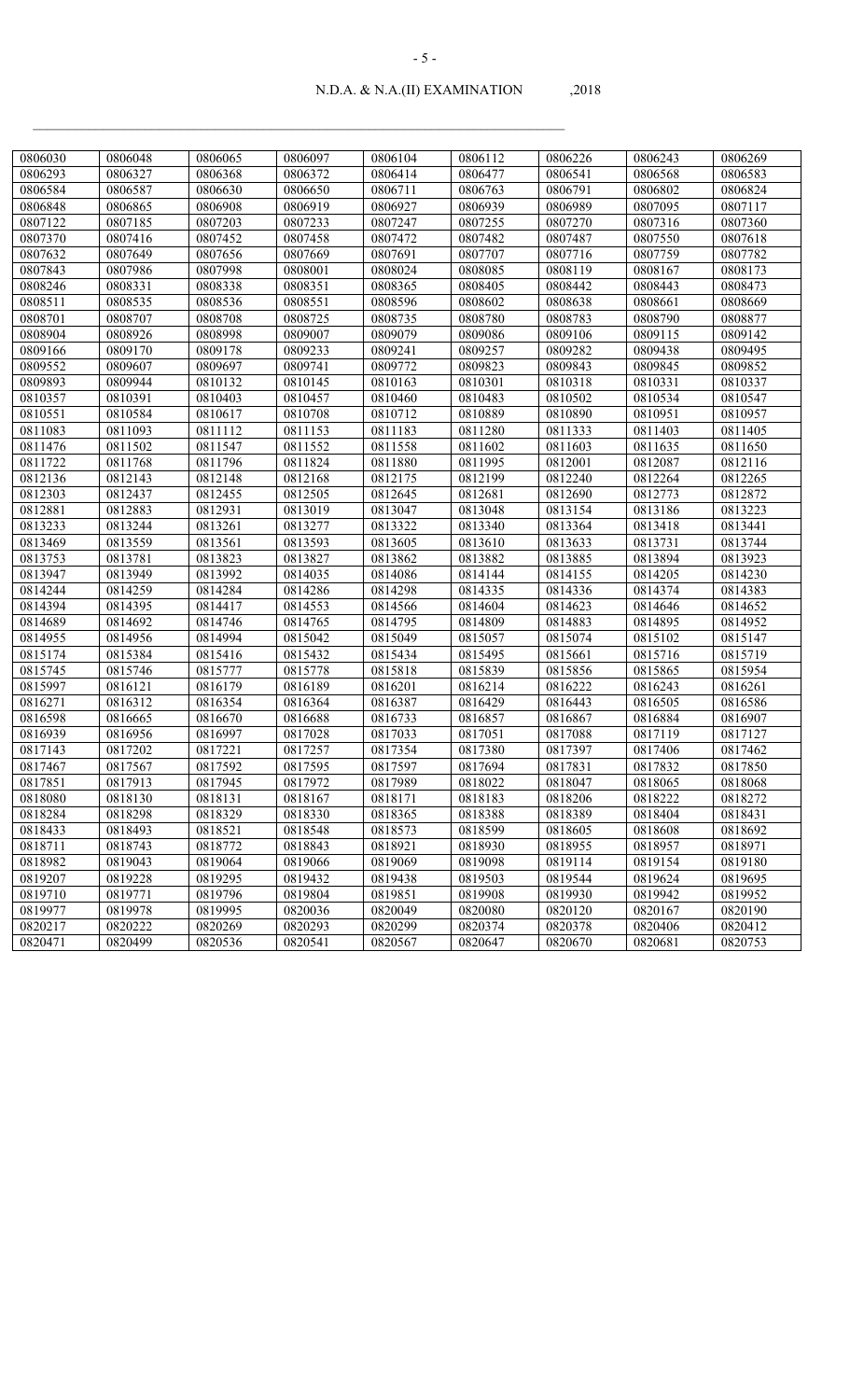| 0820780 | 0820791 | 0820810 | 0820832 | 0820868 | 0820974 | 0820986 | 0821051 | 0821110 |
|---------|---------|---------|---------|---------|---------|---------|---------|---------|
| 0821116 | 0821267 | 0821273 | 0821280 | 0821289 | 0821312 | 0821319 | 0821335 | 0821380 |
| 0821551 | 0821597 | 0821614 | 0821681 | 0821730 | 0821734 | 0821822 | 0821857 | 0821929 |
| 0822021 | 0822025 | 0822040 | 0822043 | 0822052 | 0822078 | 0822161 | 0822201 | 0822207 |
| 0822254 | 0822270 | 0822320 | 0822325 | 0822355 | 0822374 | 0822421 | 0822440 | 0822484 |
| 0822578 | 0822632 | 0822647 | 0822679 | 0822712 | 0822723 | 0822725 | 0822733 | 0822797 |
| 0822806 | 0822838 | 0822895 | 0822897 | 0822934 | 0822974 | 0823038 | 0823039 | 0823077 |
| 0823140 | 0823269 | 0823275 | 0823289 | 0823303 | 0823343 | 0823348 | 0823375 | 0823407 |
| 0823535 | 0823548 | 0823554 | 0823623 | 0823631 | 0823643 | 0823651 | 0823683 | 0823693 |
| 0823718 | 0823746 | 0823806 | 0823846 | 0823872 | 0823881 | 0823912 | 0823914 | 0823944 |
| 0823950 | 0823977 | 0823989 | 0824002 | 0824005 | 0824052 | 0824068 | 0824109 | 0824207 |
| 0824263 | 0824281 | 0824304 | 0824349 | 0824393 | 0824426 | 0824499 | 0824558 | 0824562 |
| 0824579 | 0824596 | 0824625 | 0824633 | 0824644 | 0824656 | 0824659 | 0824681 | 0824766 |
| 0824787 | 0824817 | 0824841 | 0824880 | 0824909 | 0824940 | 0824970 | 0825010 | 0825023 |
| 0825036 | 0825054 | 0825069 | 0825099 | 0825126 | 0825193 | 0825194 | 0825197 | 0825249 |
| 0825282 | 0825289 | 0825292 | 0825333 | 0825337 | 0825395 | 0825400 | 0825431 | 0825536 |
| 0825588 | 0825590 | 0825592 | 0825597 | 0825602 | 0825615 | 0825804 | 0825845 | 0825900 |
| 0825928 | 0825929 | 0825941 | 0825957 | 0826092 | 0826338 | 0826349 | 0826362 | 0826403 |
| 0826423 | 0826467 | 0826547 | 0826558 | 0826561 | 0826599 | 0826637 | 0826653 | 0826690 |
| 0826742 | 0826780 | 0826803 | 0826899 | 0826914 | 0826965 | 0826977 | 0826992 | 0826998 |
| 0827014 | 0827034 | 0827048 | 0827056 | 0827104 | 0827113 | 0827183 | 0827191 | 0827194 |
| 0827202 | 0827209 | 0827215 | 0827222 | 0827227 | 0827253 | 0827255 | 0827299 | 0827349 |
| 0827385 | 0827443 | 0827451 | 0827488 | 0827525 | 0827536 | 0827541 | 0827560 | 0827607 |
| 0827656 | 0827664 | 0827729 | 0827799 | 0827846 | 0827862 | 0827960 | 0827999 | 0828048 |
| 0828052 | 0828058 | 0828077 | 0828089 | 0828113 | 0828135 | 0828161 | 0828167 | 0828205 |
| 0828281 | 0828283 | 0828286 | 0828407 | 0828412 | 0828415 | 0828471 | 0828508 | 0828521 |
| 0828536 | 0828544 | 0828554 | 0828622 | 0828674 | 0828753 | 0828758 | 0828761 | 0828762 |
| 0828805 | 0828856 | 0828877 | 0828940 | 0828942 | 0829014 | 0829046 | 0829218 | 0829244 |
| 0829271 | 0829338 | 0829340 | 0829353 | 0829354 | 0829371 | 0829390 | 0829408 | 0829508 |
| 0829543 | 0829647 | 0829685 | 0829705 | 0829734 | 0829774 | 0829785 | 0829791 | 0829824 |
| 0829831 | 0829861 | 0829892 | 0829919 | 0830016 | 0830029 | 0830062 | 0830132 | 0830147 |
| 0830155 | 0830179 | 0830248 | 0830274 | 0830275 | 0830370 | 0830394 | 0830397 | 0830462 |
| 0830478 | 0830507 | 0830527 | 0830546 | 0830589 | 0830623 | 0830627 | 0830698 | 0830710 |
| 0830770 | 0830849 | 0830879 | 0831010 | 0831077 | 0831085 | 0831168 | 0831219 | 0831226 |
| 0831240 | 0831314 | 0831320 | 0831331 | 0831346 | 0831355 | 0831363 | 0831404 | 0831409 |
| 0831473 | 0831496 | 0831514 | 0831550 | 0831665 | 0831682 | 0831684 | 0831693 | 0831707 |
| 0831800 | 0831826 | 0831875 | 0831885 | 0831953 | 0831954 | 0832003 | 0832034 | 0832044 |
| 0832078 | 0832175 | 0832198 | 0832244 | 0832313 | 0832356 | 0832417 | 0832483 | 0832537 |
| 0832561 | 0832582 | 0832589 | 0832617 | 0832624 | 0832678 | 0832685 | 0832768 | 0832782 |
| 0832837 | 0832839 | 0832873 | 0832884 | 0833094 | 0833109 | 0833193 | 0833207 | 0833208 |
| 0833255 | 0833319 | 0833320 | 0833367 | 0833385 | 0833392 | 0833393 | 0833394 | 0833403 |
| 0833428 | 0833468 | 0833480 | 0833615 | 0833645 | 0833692 | 0833710 | 0833751 | 0833765 |
| 0833769 | 0833797 | 0833813 | 0833879 | 0833884 | 0833914 | 0833977 | 0833991 | 0834017 |
| 0834023 | 0834096 | 0834103 | 0834131 | 0834141 | 0834168 | 0834196 | 0834231 | 0834273 |
| 0834283 | 0834312 | 0834318 | 0834319 | 0834321 | 0834346 | 0834363 | 0834433 | 0834435 |
| 0834483 | 0834501 | 0834548 | 0834617 | 0834623 | 0834642 | 0834657 | 0834686 | 0834754 |
| 0834763 | 0834821 | 0834822 | 0834855 | 0834999 | 0835032 | 0835042 | 0835060 | 0835079 |
| 0835117 | 0835210 | 0835217 | 0835224 | 0835384 | 0835400 | 0835416 | 0835429 | 0835474 |
| 0835511 | 0835572 | 0835581 | 0835606 | 0835634 | 0835729 | 0835751 | 0835782 | 0835794 |
| 0835808 | 0835822 | 0835825 | 0835842 | 0835875 | 0835906 | 0835925 | 0836017 | 0836037 |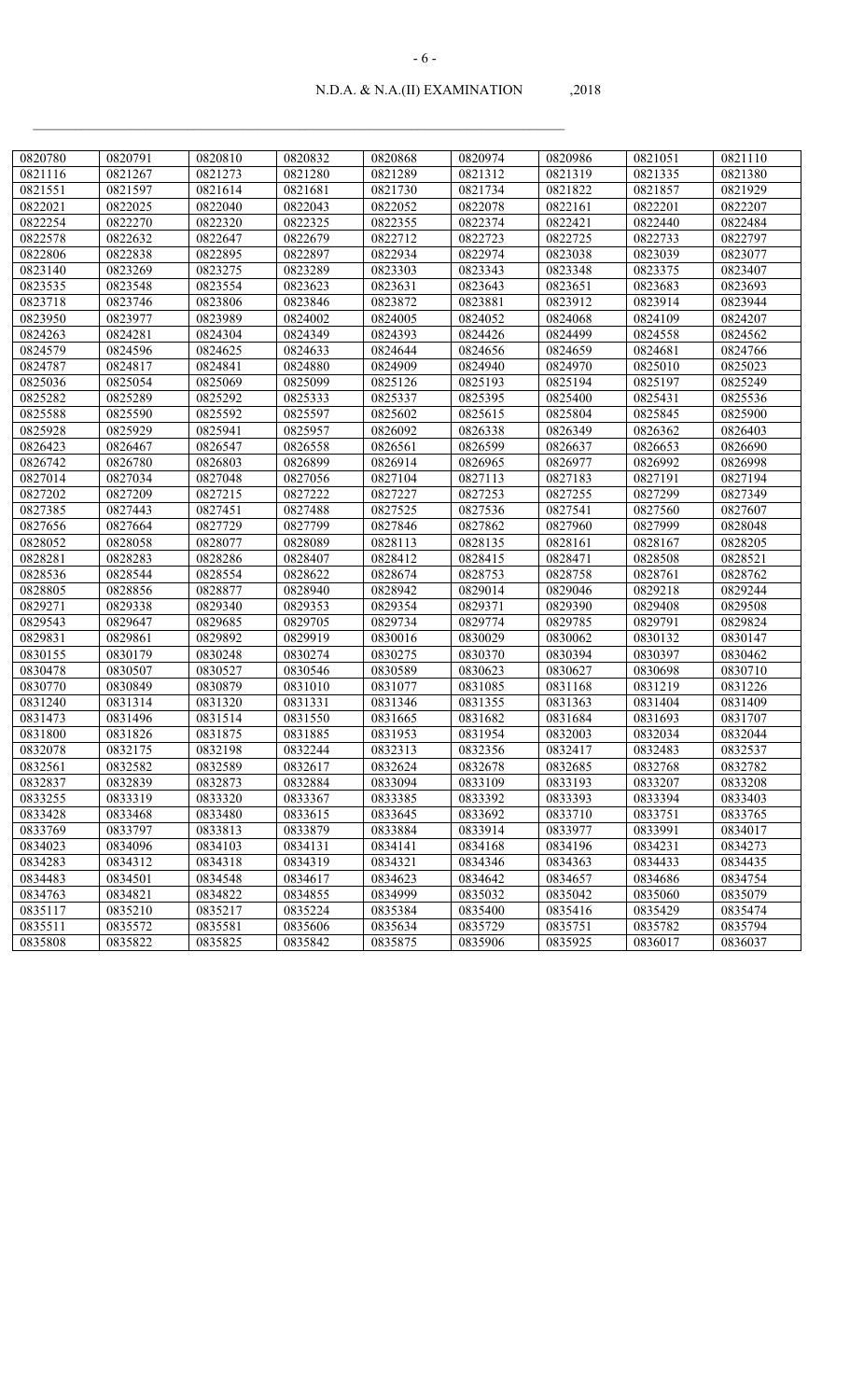| 0836043 | 0836077 | 0836082 | 0836125 | 0836172 | 0836186 | 0836213 | 0836253 | 0836270 |
|---------|---------|---------|---------|---------|---------|---------|---------|---------|
| 0836322 | 0836324 | 0836353 | 0836364 | 0836366 | 0836372 | 0836373 | 0836445 | 0836454 |
| 0836629 | 0836632 | 0836638 | 0836648 | 0836702 | 0836706 | 0836719 | 0836783 | 0836845 |
| 0836851 | 0836982 | 0836990 | 0836995 | 0837014 | 0837025 | 0837073 | 0837091 | 0837151 |
| 0837178 | 0837179 | 0837182 | 0837186 | 0837203 | 0837231 | 0837247 | 0837255 | 0837278 |
| 0837329 | 0837338 | 0837387 | 0837392 | 0837428 | 0837506 | 0837546 | 0837637 | 0837684 |
| 0837689 | 0837733 | 0837734 | 0837740 | 0837748 | 0837825 | 0837864 | 0837867 | 0837959 |
| 0837969 | 0838025 | 0838039 | 0838130 | 0838135 | 0838140 | 0838194 | 0838208 | 0838222 |
| 0838230 | 0838258 | 0838292 | 0838313 | 0838363 | 0838376 | 0838379 | 0838425 | 0838449 |
| 0838479 | 0838518 | 0838521 | 0838545 | 0838560 | 0838594 | 0838649 | 0838719 | 0838821 |
| 0838869 | 0838901 | 0838943 | 0838985 | 0839051 | 0839083 | 0839124 | 0839212 | 0839248 |
| 0839294 | 0839304 | 0839361 | 0839428 | 0839440 | 0839477 | 0839557 | 0839631 | 0839637 |
| 0839680 | 0839723 | 0839726 | 0839733 | 0839741 | 0839750 | 0839770 | 0839877 | 0839878 |
| 0839884 | 0839964 | 0839973 | 0839975 | 0840029 | 0840079 | 0840411 | 0840420 | 0840442 |
| 0840490 | 0840519 | 0840535 | 0840549 | 0840564 | 0840584 | 0840615 | 0840637 | 0840690 |
| 0840706 | 0840753 | 0840759 | 0840836 | 0840845 | 0840864 | 0840873 | 0841052 | 0841073 |
| 0841077 | 0841099 | 0841171 | 0841200 | 0841233 | 0841253 | 0841258 | 0841269 | 0841272 |
| 0841308 | 0841345 | 0841362 | 0841363 | 0841381 | 0841400 | 0841422 | 0841501 | 0841571 |
| 0841598 | 0841623 | 0841624 | 0841629 | 0841658 | 0841677 | 0841695 | 0841707 | 0841732 |
| 0841753 | 0841798 | 0841877 | 0841902 | 0841936 | 0841939 | 0841974 | 0842014 | 0842016 |
| 0842037 | 0842069 | 0842312 | 0842336 | 0842381 | 0842382 | 0842385 | 0842396 | 0842403 |
| 0842457 | 0842540 | 0842544 | 0842552 | 0842596 | 0842604 | 0842609 | 0842611 | 0842662 |
| 0842682 | 0842690 | 0842716 | 0842724 | 0842744 | 0842902 | 0842987 | 0842999 | 0843010 |
| 0843023 | 0843035 | 0843043 | 0843076 | 0843103 | 0843134 | 0843327 | 0843364 | 0843381 |
| 0843416 | 0843440 | 0843499 | 0843501 | 0843504 | 0843527 | 0843529 | 0843531 | 0843537 |
| 0843540 | 0843549 | 0843589 | 0843593 | 0843657 | 0843682 | 0843712 | 0843716 | 0843757 |
| 0843777 | 0843781 | 0843984 | 0844024 | 0844032 | 0844139 | 0844176 | 0844184 | 0844213 |
| 0844249 | 0844267 | 0844276 | 0844312 | 0844333 | 0844359 | 0844422 | 0844424 | 0844441 |
| 0844452 | 0844596 | 0844629 | 0844639 | 0844646 | 0844707 | 0844723 | 0844773 | 0844806 |
| 0844811 | 0844881 | 0844896 | 0844904 | 0844932 | 0844959 | 0844971 | 0844992 | 0845001 |
| 0845002 | 0845020 | 0845106 | 0845157 | 0845172 | 0845183 | 0845277 | 0845338 | 0845396 |
| 0845459 | 0845494 | 0845498 | 0845500 | 0845602 | 0845604 | 0845703 | 0845713 | 0845781 |
| 0845822 | 0845870 | 0845954 | 0845967 | 0845977 | 0846052 | 0846064 | 0846111 | 0846133 |
| 0846382 | 0846485 | 0846532 | 0846552 | 0846559 | 0846596 | 0846623 | 0846708 | 0846711 |
| 0846742 | 0846797 | 0846975 | 0846997 | 0847001 | 0847021 | 0847025 | 0847068 | 0847108 |
| 0847161 | 0847171 | 0847175 | 0847221 | 0847265 | 0847269 | 0847316 | 0847332 | 0847345 |
| 0847351 | 0847383 | 0847420 | 0847506 | 0847537 | 0847578 | 0847615 | 0847626 | 0847630 |
| 0847678 | 0847789 | 0847828 | 0847909 | 0847971 | 0847999 | 0848026 | 0848052 | 0848055 |
| 0848073 | 0848081 | 0848139 | 0848145 | 0848151 | 0848164 | 0848201 | 0848212 | 0848236 |
| 0848247 | 0848261 | 0848321 | 0848324 | 0848363 | 0848374 | 0848402 | 0848408 | 0848440 |
| 0848490 | 0848491 | 0848531 | 0848547 | 0848548 | 0848559 | 0848686 | 0848715 | 0848736 |
| 0848779 | 0848797 | 0848814 | 0848819 | 0848826 | 0848850 | 0848962 | 0849011 | 0849047 |
| 0849095 | 0849106 | 0849116 | 0849129 | 0849141 | 0849142 | 0849146 | 0849236 | 0849244 |
| 0849279 | 0849339 | 0849368 | 0849376 | 0849456 | 0849476 | 0849503 | 0849579 | 0849604 |
| 0849622 | 0849693 | 0849723 | 0849742 | 0849805 | 0849853 | 0849882 | 0849931 | 0849963 |
| 0850007 | 0850012 | 0850060 | 0850069 | 0850079 | 0850158 | 0850178 | 0850212 | 0850263 |
| 0850298 | 0850344 | 0850351 | 0850391 | 0850413 | 0850472 | 0850487 | 0850526 | 0850535 |
| 0850631 | 0850650 | 0850658 | 0850701 | 0850710 | 0850728 | 0850753 | 0850776 | 0850814 |
| 0850819 | 0850913 | 0850917 | 0850924 | 0850963 | 0850966 | 0850998 | 0851016 | 0851026 |
| 0851029 | 0851102 | 0851107 | 0851140 | 0851169 | 0851174 | 0851238 | 0851282 | 0851301 |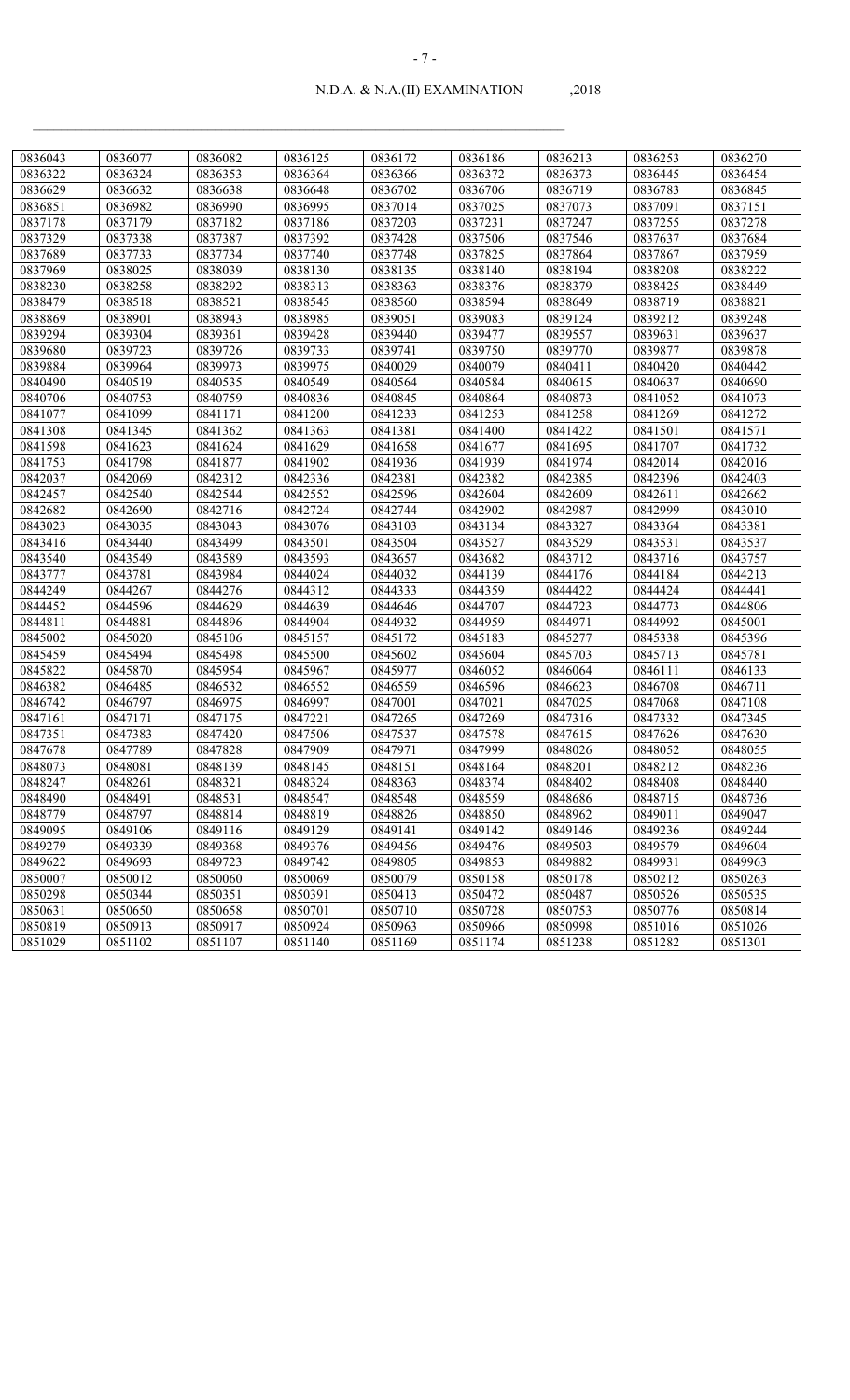| 0851314 | 0851324 | 0851325 | 0851328 | 0851330 | 0851377 | 0851432 | 0851434 | 0851436 |
|---------|---------|---------|---------|---------|---------|---------|---------|---------|
| 0851467 | 0851486 | 0851507 | 0851523 | 0851538 | 0851560 | 0851611 | 0851612 | 0851622 |
| 0851645 | 0851694 | 0851696 | 0851703 | 0851735 | 0851805 | 0851878 | 0851902 | 0851946 |
| 0851964 | 0851994 | 0852011 | 0852028 | 0852092 | 0852108 | 0852119 | 0852185 | 0852207 |
| 0852222 | 0852232 | 0852300 | 0852314 | 0852351 | 0852375 | 0852377 | 0852406 | 0852455 |
| 0852463 | 0852474 | 0852485 | 0852488 | 0852492 | 0852536 | 0852545 | 0852551 | 0852628 |
| 0852672 | 0852683 | 0852703 | 0852705 | 0852739 | 0852770 | 0852776 | 0852808 | 0852813 |
| 0852829 | 0852852 | 0852873 | 0852887 | 0853021 | 0853022 | 0853062 | 0853072 | 0853110 |
| 0853115 | 0853126 | 0853227 | 0853238 | 0853280 | 0853317 | 0853394 | 0853401 | 0853440 |
| 0853446 | 0853464 | 0853558 | 0853591 | 0853597 | 0853683 | 0853691 | 0853708 | 0853727 |
| 0853782 | 0853791 | 0853845 | 0853921 | 0854054 | 0854082 | 0854096 | 0854104 | 0854124 |
| 0854126 | 0854199 | 0854214 | 0854218 | 0854237 | 0854243 | 0854253 | 0854298 | 0854330 |
| 0854368 | 0854375 | 0854404 | 0854434 | 0854451 | 0854483 | 0854506 | 0854508 | 0854520 |
| 0854551 | 0854637 | 0854653 | 0854666 | 0854696 | 0854700 | 0854771 | 0854793 | 0854832 |
| 0854906 | 0854936 | 0854952 | 0854973 | 0854991 | 0855098 | 0855164 | 0855168 | 0855192 |
| 0855322 | 0855351 | 0855392 | 0855434 | 0855436 | 0855467 | 0855503 | 0855558 | 0855581 |
| 0855620 | 0855671 | 0855717 | 0855722 | 0855760 | 0855784 | 0855824 | 0855832 | 0855835 |
| 0855903 | 0855907 | 0855956 | 0855999 | 0856005 | 0856044 | 0856058 | 0856066 | 0856113 |
| 0856128 | 0856162 | 0856258 | 0856279 | 0856413 | 0856471 | 0856541 | 0856546 | 0856582 |
| 0856615 | 0856647 | 0856655 | 0856690 | 0856706 | 0856728 | 0856755 | 0856786 | 0856812 |
| 0857026 | 0857038 | 0857055 | 0857068 | 0857081 | 0857091 | 0857122 | 0857154 | 0857155 |
| 0857184 | 0857193 | 0857197 | 0857304 | 0857309 | 0857330 | 0857475 | 0857486 | 0857494 |
| 0857504 | 0857512 | 0857630 | 0857642 | 0857692 | 0857707 | 0857708 | 0857715 | 0857761 |
| 0857771 | 0857783 | 0857789 | 0857802 | 0857826 | 0857876 | 0857896 | 0857978 | 0857992 |
| 0858001 | 0858003 | 0858084 | 0858087 | 0858102 | 0858153 | 0858178 | 0858227 | 0858235 |
| 0858284 | 0858290 | 0858311 | 0858321 | 0858351 | 0858400 | 0858428 | 0858444 | 0858455 |
| 0858539 | 0858551 | 0858574 | 0858577 | 0858595 | 0858629 | 0858680 | 0858734 | 0858743 |
| 0858801 | 0858809 | 0858839 | 0858901 | 0858972 | 0858982 | 0858984 | 0859040 | 0859043 |
| 0859056 | 0859093 | 0859138 | 0859310 | 0859326 | 0859331 | 0859341 | 0859400 | 0859462 |
| 0859473 | 0859481 | 0859497 | 0859600 | 0859604 | 0859653 | 0859660 | 0859691 | 0859697 |
| 0859762 | 0859819 | 0859857 | 0859877 | 0859908 | 0859991 | 0860114 | 0860140 | 0860166 |
| 0860173 | 0860198 | 0860230 | 0860339 | 0860370 | 0860460 | 0860479 | 0860570 | 0860583 |
| 0860613 | 0860618 | 0860625 | 0860664 | 0860701 | 0860728 | 0860748 | 0860800 | 0860815 |
| 0860826 | 0860858 | 0860860 | 0860875 | 0860887 | 0860909 | 0860918 | 0860933 | 0860944 |
| 0860953 | 0861149 | 0861319 | 0861321 | 0861349 | 0861429 | 0861454 | 0861461 | 0861469 |
| 0861489 | 0861500 | 0861549 | 0861586 | 0861589 | 0861595 | 0861601 | 0861607 | 0861623 |
| 0861687 | 0900049 | 0900180 | 0900226 | 0900360 | 0900512 | 0900529 | 0900532 | 0900554 |
| 0900573 | 0900706 | 0900788 | 0900828 | 0900844 | 0900971 | 0900984 | 0901183 | 0901239 |
| 0901263 | 0901316 | 0901684 | 1000021 | 1000154 | 1000156 | 1000286 | 1000329 | 1000471 |
| 1000479 | 1000617 | 1000714 | 1000923 | 1000932 | 1001035 | 1001058 | 1001083 | 1001136 |
| 1001142 | 1001194 | 1001320 | 1001383 | 1001498 | 1001605 | 1001654 | 1001740 | 1001855 |
| 1001990 | 1002202 | 1002273 | 1002302 | 1002319 | 1002473 | 1002518 | 1002547 | 1002587 |
| 1002598 | 1002606 | 1002652 | 1002677 | 1002745 | 1002784 | 1002816 | 1002833 | 1002958 |
| 1003035 | 1003136 | 1003168 | 1003172 | 1003275 | 1003333 | 1003342 | 1003376 | 1003470 |
| 1003718 | 1003756 | 1003789 | 1003961 | 1003965 | 1003974 | 1003994 | 1004111 | 1004210 |
| 1004293 | 1004299 | 1004341 | 1004384 | 1004477 | 1004481 | 1004511 | 1004517 | 1004541 |
| 1004582 | 1004597 | 1004700 | 1004701 | 1004722 | 1004771 | 1004809 | 1004821 | 1004888 |
| 1004932 | 1004977 | 1005029 | 1005093 | 1005127 | 1005275 | 1005295 | 1005554 | 1005561 |
| 1005592 | 1005694 | 1005724 | 1005755 | 1005759 | 1005768 | 1005805 | 1005846 | 1005902 |
| 1005947 | 1005965 | 1005981 | 1006018 | 1006019 | 1006028 | 1006034 | 1006228 | 1006233 |
|         |         |         |         |         |         |         |         |         |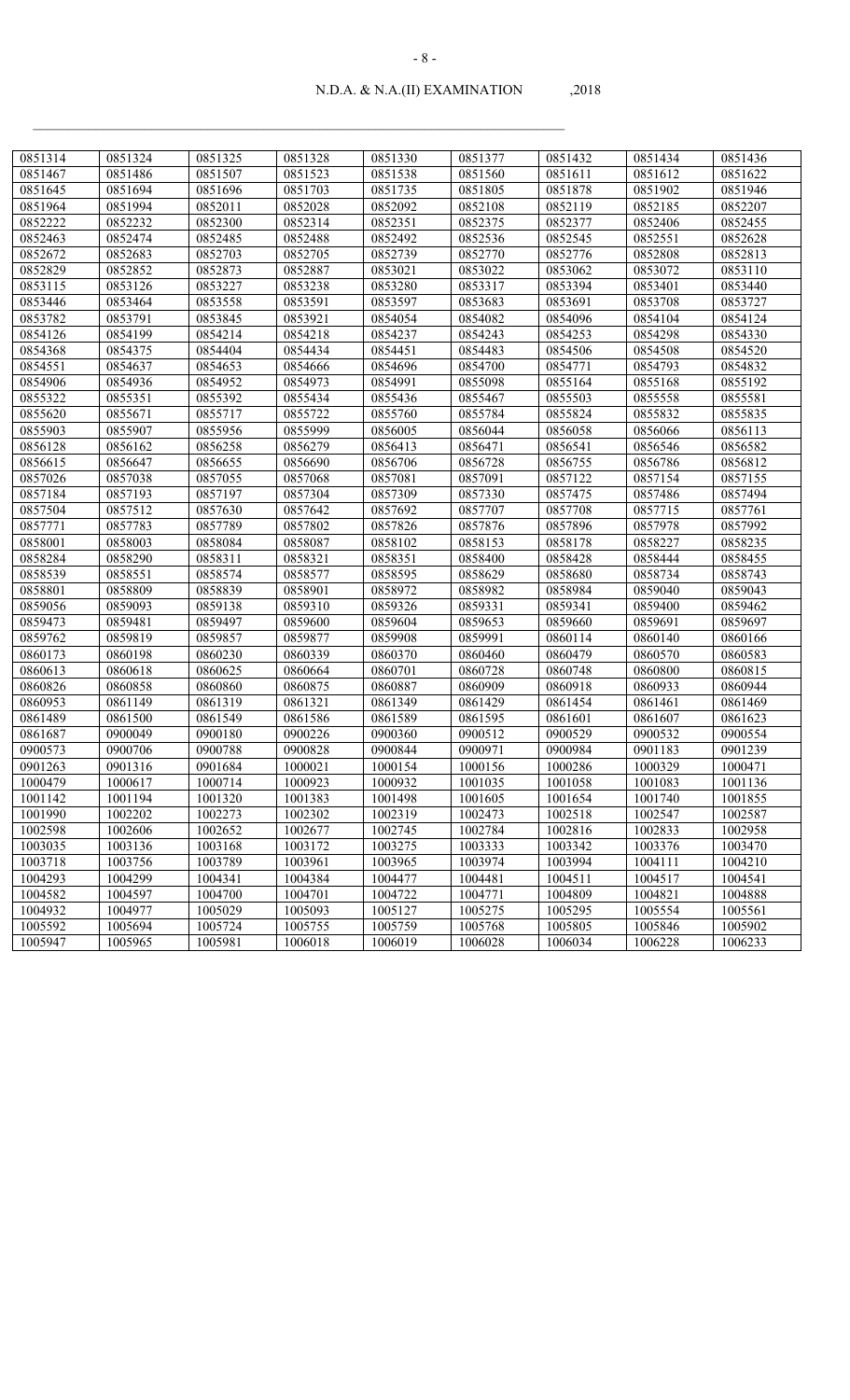| 1006262 | 1006291 | 1006441 | 1006472 | 1006487 | 1006509 | 1006631 | 1006666 | 1006704 |
|---------|---------|---------|---------|---------|---------|---------|---------|---------|
| 1006763 | 1006810 | 1006815 | 1006853 | 1006889 | 1006999 | 1007025 | 1007031 | 1007073 |
| 1007076 | 1007120 | 1007138 | 1007194 | 1007213 | 1007259 | 1007301 | 1007367 | 1007379 |
| 1007382 | 1007521 | 1007671 | 1007784 | 1007859 | 1007989 | 1008024 | 1008031 | 1008061 |
| 1008073 | 1008120 | 1008154 | 1008173 | 1008299 | 1008321 | 1008331 | 1008439 | 1008451 |
| 1008544 | 1008575 | 1008627 | 1008644 | 1008765 | 1008801 | 1008849 | 1008866 | 1008923 |
| 1009037 | 1009044 | 1009053 | 1009127 | 1009155 | 1009159 | 1009181 | 1009282 | 1009319 |
| 1009356 | 1009381 | 1009389 | 1009420 | 1009446 | 1009530 | 1009648 | 1009676 | 1009696 |
| 1009764 | 1009778 | 1009816 | 1009829 | 1009835 | 1009867 | 1009876 | 1009933 | 1100044 |
| 1100085 | 1100137 | 1100150 | 1100163 | 1100177 | 1100231 | 1100246 | 1100255 | 1100259 |
| 1100289 | 1100305 | 1100320 | 1100413 | 1100454 | 1100480 | 1100522 | 1100562 | 1100566 |
| 1100579 | 1100595 | 1100612 | 1100625 | 1100722 | 1100728 | 1100798 | 1100802 | 1100828 |
| 1100845 | 1100938 | 1101030 | 1101087 | 1101128 | 1101170 | 1101185 | 1101276 | 1101278 |
| 1101292 | 1101383 | 1101425 | 1101463 | 1101464 | 1101511 | 1101586 | 1101598 | 1101709 |
| 1101722 | 1101738 | 1101799 | 1101846 | 1101852 | 1101901 | 1101903 | 1101916 | 1102008 |
| 1102038 | 1102041 | 1102085 | 1102105 | 1102217 | 1102260 | 1102479 | 1102553 | 1102689 |
| 1102708 | 1102721 | 1102780 | 1102787 | 1102846 | 1102853 | 1102862 | 1102886 | 1102893 |
| 1102938 | 1102997 | 1103007 | 1103012 | 1103023 | 1103096 | 1103167 | 1103209 | 1103236 |
| 1103262 | 1103343 | 1103358 | 1103405 | 1103628 | 1103631 | 1103642 | 1103673 | 1103687 |
| 1103727 | 1103731 | 1103759 | 1103789 | 1103909 | 1103940 | 1103964 | 1103988 | 1103989 |
| 1103999 | 1104040 | 1104051 | 1104074 | 1104095 | 1104096 | 1104100 | 1104217 | 1104298 |
| 1104351 | 1104500 | 1104564 | 1104571 | 1104628 | 1104633 | 1104670 | 1104688 | 1104708 |
| 1104848 | 1104879 | 1104948 | 1105000 | 1105053 | 1105058 | 1105061 | 1105266 | 1105305 |
| 1105389 | 1105492 | 1105619 | 1105629 | 1105674 | 1105829 | 1105853 | 1105933 | 1105939 |
| 1105980 | 1106013 | 1106020 | 1106028 | 1106034 | 1106141 | 1106197 | 1106204 | 1106259 |
| 1106351 | 1106364 | 1106385 | 1106402 | 1106444 | 1106475 | 1106483 | 1106538 | 1106555 |
| 1106607 | 1106636 | 1106637 | 1106641 | 1106662 | 1106663 | 1106754 | 1106801 | 1106864 |
| 1106895 | 1106955 | 1106957 | 1107197 | 1107238 | 1107239 | 1107294 | 1107492 | 1107524 |
| 1107559 | 1107595 | 1107630 | 1107705 | 1107831 | 1107875 | 1108118 | 1108160 | 1108171 |
| 1108176 | 1108201 | 1108214 | 1108260 | 1108292 | 1108303 | 1108341 | 1108387 | 1108400 |
| 1108419 | 1108494 | 1108523 | 1108526 | 1108553 | 1108563 | 1108569 | 1108578 | 1108605 |
| 1108610 | 1108613 | 1108617 | 1108629 | 1108711 | 1108791 | 1108825 | 1108830 | 1108831 |
| 1108860 | 1108916 | 1108936 | 1108982 | 1109016 | 1109031 | 1109037 | 1109040 | 1109049 |
| 1109128 | 1109161 | 1109177 | 1109200 | 1109211 | 1109227 | 1109348 | 1109375 | 1109399 |
| 1109410 | 1109414 | 1109489 | 1109499 | 1109527 | 1109556 | 1109668 | 1109678 | 1109724 |
| 1109749 | 1109758 | 1109788 | 1109829 | 1109863 | 1109910 | 1109934 | 1109945 | 1109977 |
| 1110030 | 1110070 | 1110099 | 1110176 | 1110180 | 1110259 | 1110269 | 1110276 | 1110289 |
| 1110302 | 1110304 | 1110377 | 1110400 | 1110413 | 1110437 | 1110466 | 1110468 | 1110571 |
| 1110647 | 1110688 | 1110811 | 1110818 | 1110898 | 1110930 | 1110962 | 1110970 | 1111059 |
| 1111085 | 1111109 | 1111154 | 1111255 | 1111272 | 1111313 | 1111329 | 1111332 | 1111379 |
| 1111381 | 1111385 | 1111408 | 1111489 | 1111509 | 1111529 | 1111535 | 1111538 | 1111642 |
| 1111695 | 1111708 | 1111724 | 1111736 | 1111738 | 1111788 | 1111839 | 1111850 | 1111876 |
| 1111901 | 1111931 | 1111992 | 1112122 | 1112151 | 1112253 | 1112255 | 1112392 | 1112401 |
| 1112437 | 1112449 | 1112459 | 1112489 | 1112574 | 1112641 | 1112663 | 1112682 | 1112809 |
| 1112824 | 1112948 | 1113006 | 1113066 | 1113187 | 1113223 | 1113297 | 1113336 | 1113338 |
| 1113381 | 1113520 | 1113532 | 1113557 | 1113562 | 1113596 | 1113786 | 1113843 | 1113847 |
| 1113881 | 1113950 | 1114015 | 1114069 | 1114077 | 1114124 | 1114130 | 1114154 | 1114199 |
| 1114213 | 1114259 | 1114262 | 1114418 | 1114470 | 1114510 | 1114557 | 1114573 | 1114589 |
| 1114663 | 1114664 | 1114692 | 1114792 | 1114825 | 1114834 | 1114844 | 1114871 | 1114877 |
| 1114955 | 1114957 | 1115058 | 1115083 | 1115100 | 1115104 | 1115106 | 1115168 | 1115229 |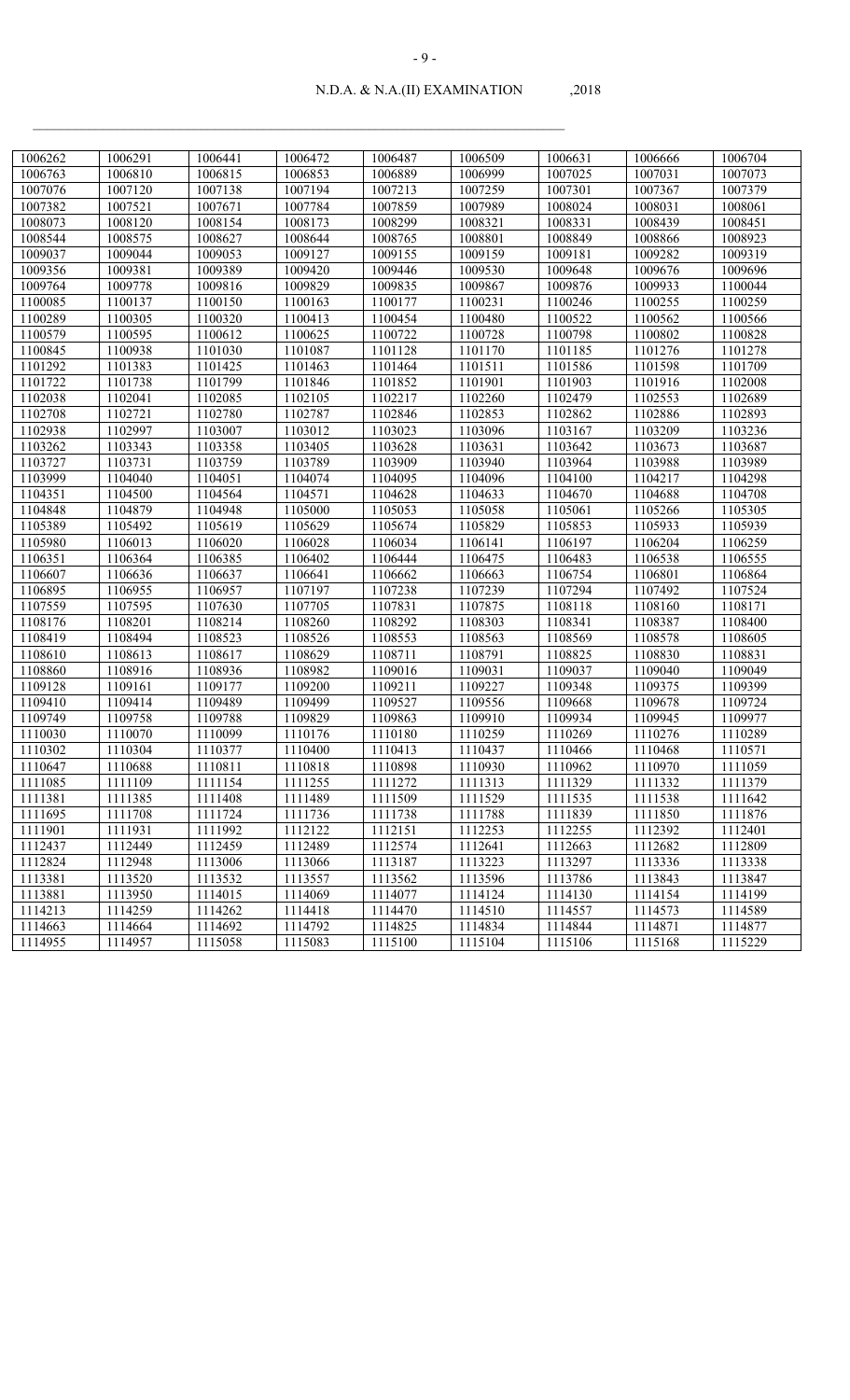| 1115423<br>1115513<br>1115535<br>1115646<br>1115673<br>1115674<br>1115692<br>1115743<br>1115760<br>1115785<br>1115804<br>1115900<br>1115922<br>1115928<br>1115770<br>1115931<br>1116000<br>1116025<br>1116126<br>1116163<br>1116189<br>1116342<br>1116355<br>1116395<br>1116404<br>1116069<br>1116420<br>1116464<br>1116554<br>1116560<br>1116621<br>1116642<br>1116655<br>1116748<br>1116862<br>1116964<br>1117012<br>1117013<br>1117062<br>1117090<br>1117096<br>1117134<br>1117146<br>1117179<br>1117196<br>1117365<br>1117526<br>1117556<br>1117246<br>1117272<br>1117414<br>1117478<br>1117571<br>1117576<br>1117593<br>1117610<br>1117618<br>1117659<br>1117683<br>1117720<br>1117752<br>1117764<br>1117838<br>1117883<br>1117925<br>1117971<br>1117976<br>1118185<br>1118257<br>1118268<br>1118019<br>1118061<br>1118313<br>1118319<br>1118336<br>1118362<br>1118417<br>1118437<br>1118459<br>1118468<br>1118498<br>1118499<br>1118529<br>1118572<br>1118575<br>1118608<br>1118633<br>1118503<br>1118555<br>1118686<br>1118738<br>1118762<br>1118765<br>1118793<br>1118817<br>1118857<br>1118938<br>1118971<br>1119005<br>1119051<br>1119055<br>1119069<br>1119107<br>1119134<br>1119138<br>1119158<br>1119246<br>1119305<br>1119332<br>1119582<br>1119583<br>1119360<br>1119476<br>1119536<br>1119614<br>1119623<br>1119684<br>1119700<br>1119766<br>1119808<br>1119873<br>1119919<br>1119928<br>1119952<br>1119724<br>1119954<br>1120181<br>1119987<br>1120063<br>1120132<br>1120147<br>1120160<br>1120184<br>1120263<br>1120275<br>1120298<br>1120305<br>1120359<br>1120365<br>1120395<br>1120406<br>1120452<br>1120494<br>1120510<br>1120514<br>1120542<br>1120544<br>1120561<br>1120606<br>1120615<br>1120673<br>1120724<br>1120735<br>1120783<br>1120820<br>1120997<br>1121019<br>1121083<br>1121094<br>1121104<br>1121149<br>1121185<br>1121220<br>1121252<br>1121253<br>1121284<br>1121441<br>1121462<br>1121463<br>1121542<br>1121587<br>1121706<br>1121747<br>1121800<br>1121864<br>1121892<br>1121910<br>1121934<br>1122000<br>1122013<br>1122015<br>1122184<br>1122232<br>1122295<br>1122313<br>1122442<br>1122511<br>1122526<br>1122096<br>1122549<br>1122669<br>1122671<br>1122778<br>1122919<br>1122649<br>1122661<br>1122960<br>1122965<br>1122984<br>1123048<br>1123058<br>1123179<br>1123222<br>1123015<br>1123028<br>1123036<br>1123302<br>1123376<br>1123380<br>1123467<br>1123475<br>1123494<br>1123523<br>1123567<br>1123379<br>1123499<br>1123731<br>1123925<br>1123955<br>1123792<br>1123853<br>1123854<br>1124057<br>1124100<br>1124110<br>1124118<br>1124165<br>1124246<br>1124303<br>1124308<br>1124321<br>1124375<br>1124408<br>1124513<br>1124554<br>1124576<br>1124587<br>1124607<br>1124628<br>1124635<br>1124676<br>1124705<br>1124646<br>1124707<br>1124782<br>1124807<br>1124827<br>1124982<br>1200023<br>1124866<br>1200098<br>1200101<br>1200159<br>1200376<br>1200470<br>1200487<br>1200526<br>1200606<br>1200659<br>1200712<br>1200139<br>1200761<br>1200820<br>1200849<br>1200868<br>1200893<br>1200970<br>1201062<br>1200714<br>1200978<br>1201218<br>1201219<br>1201267<br>1201370<br>1201404<br>1201083<br>1201127<br>1201191<br>1201449<br>1201552<br>1201616<br>1201809<br>1201893<br>1201898<br>1201913<br>1201922<br>1201936<br>1201607<br>1201948<br>1300003<br>1300120<br>1300143<br>1300347<br>1300438<br>1300660<br>1300670<br>1300718<br>1300802<br>1300865<br>1301044<br>1301054<br>1301121<br>1301135<br>1301173<br>1301268<br>1301462<br>1301925<br>1302145<br>1302251<br>1301564<br>1301792<br>1301844<br>1301891<br>1301916<br>1302270<br>1302435<br>1302587<br>1302701<br>1302847<br>1302891<br>1303145<br>1303164<br>1303182<br>1302566<br>1303185<br>1303223<br>1303256<br>1303429<br>1303454<br>1303534<br>1303544<br>1303652<br>1303709<br>1303714<br>1303898<br>1304107<br>1304117<br>1304202<br>1304305<br>1304338<br>1304349<br>1304414<br>1304463<br>1304556<br>1304566<br>1304608<br>1304761<br>1304780<br>1304815<br>1304877<br>1305032<br>1305310<br>1305389<br>1305393<br>1305411<br>1305472<br>1305079<br>1305234<br>1305484<br>1305489<br>1306080<br>1306105<br>1306158<br>1306181<br>1306229<br>1305823<br>1305959<br>1306385<br>1306391<br>1306438<br>1306505<br>1306571<br>1306702<br>1306788<br>1306829<br>1306878<br>1306929<br>1306932<br>1307330<br>1307061<br>1307189<br>1307191<br>1307265<br>1307303<br>1307605<br>1307612<br>1306956<br>1307759<br>1307762<br>1307911<br>1308143<br>1308192<br>1308286<br>1308414<br>1308026<br>1308420<br>1308448<br>1308558<br>1308665<br>1309087<br>1309151<br>1309198<br>1309330<br>1308636<br>1308897<br>1309444<br>1309494<br>1309557<br>1309723<br>1309331<br>1309343<br>1309474<br>1309491<br>1309697<br>1309918<br>1309984<br>1310085<br>1310160<br>1309800<br>1309879<br>1309915<br>1309977<br>1400044<br>1400387<br>1400392<br>1400424<br>1400113<br>1400187<br>1400277<br>1400282<br>1400332<br>1400438 |         |         |         |         |         |         |         |         |         |
|----------------------------------------------------------------------------------------------------------------------------------------------------------------------------------------------------------------------------------------------------------------------------------------------------------------------------------------------------------------------------------------------------------------------------------------------------------------------------------------------------------------------------------------------------------------------------------------------------------------------------------------------------------------------------------------------------------------------------------------------------------------------------------------------------------------------------------------------------------------------------------------------------------------------------------------------------------------------------------------------------------------------------------------------------------------------------------------------------------------------------------------------------------------------------------------------------------------------------------------------------------------------------------------------------------------------------------------------------------------------------------------------------------------------------------------------------------------------------------------------------------------------------------------------------------------------------------------------------------------------------------------------------------------------------------------------------------------------------------------------------------------------------------------------------------------------------------------------------------------------------------------------------------------------------------------------------------------------------------------------------------------------------------------------------------------------------------------------------------------------------------------------------------------------------------------------------------------------------------------------------------------------------------------------------------------------------------------------------------------------------------------------------------------------------------------------------------------------------------------------------------------------------------------------------------------------------------------------------------------------------------------------------------------------------------------------------------------------------------------------------------------------------------------------------------------------------------------------------------------------------------------------------------------------------------------------------------------------------------------------------------------------------------------------------------------------------------------------------------------------------------------------------------------------------------------------------------------------------------------------------------------------------------------------------------------------------------------------------------------------------------------------------------------------------------------------------------------------------------------------------------------------------------------------------------------------------------------------------------------------------------------------------------------------------------------------------------------------------------------------------------------------------------------------------------------------------------------------------------------------------------------------------------------------------------------------------------------------------------------------------------------------------------------------------------------------------------------------------------------------------------------------------------------------------------------------------------------------------------------------------------------------------------------------------------------------------------------------------------------------------------------------------------------------------------------------------------------------------------------------------------------------------------------------------------------------------------------------------------------------------------------------------------------------------------------------------------------------------------------------------------------------------------------------------------------------------------------------------------------------------------------------------------------------------------------------|---------|---------|---------|---------|---------|---------|---------|---------|---------|
|                                                                                                                                                                                                                                                                                                                                                                                                                                                                                                                                                                                                                                                                                                                                                                                                                                                                                                                                                                                                                                                                                                                                                                                                                                                                                                                                                                                                                                                                                                                                                                                                                                                                                                                                                                                                                                                                                                                                                                                                                                                                                                                                                                                                                                                                                                                                                                                                                                                                                                                                                                                                                                                                                                                                                                                                                                                                                                                                                                                                                                                                                                                                                                                                                                                                                                                                                                                                                                                                                                                                                                                                                                                                                                                                                                                                                                                                                                                                                                                                                                                                                                                                                                                                                                                                                                                                                                                                                                                                                                                                                                                                                                                                                                                                                                                                                                                                                                                                              | 1115240 | 1115273 | 1115279 | 1115319 | 1115329 | 1115355 | 1115364 | 1115389 | 1115414 |
|                                                                                                                                                                                                                                                                                                                                                                                                                                                                                                                                                                                                                                                                                                                                                                                                                                                                                                                                                                                                                                                                                                                                                                                                                                                                                                                                                                                                                                                                                                                                                                                                                                                                                                                                                                                                                                                                                                                                                                                                                                                                                                                                                                                                                                                                                                                                                                                                                                                                                                                                                                                                                                                                                                                                                                                                                                                                                                                                                                                                                                                                                                                                                                                                                                                                                                                                                                                                                                                                                                                                                                                                                                                                                                                                                                                                                                                                                                                                                                                                                                                                                                                                                                                                                                                                                                                                                                                                                                                                                                                                                                                                                                                                                                                                                                                                                                                                                                                                              |         |         |         |         |         |         |         |         |         |
|                                                                                                                                                                                                                                                                                                                                                                                                                                                                                                                                                                                                                                                                                                                                                                                                                                                                                                                                                                                                                                                                                                                                                                                                                                                                                                                                                                                                                                                                                                                                                                                                                                                                                                                                                                                                                                                                                                                                                                                                                                                                                                                                                                                                                                                                                                                                                                                                                                                                                                                                                                                                                                                                                                                                                                                                                                                                                                                                                                                                                                                                                                                                                                                                                                                                                                                                                                                                                                                                                                                                                                                                                                                                                                                                                                                                                                                                                                                                                                                                                                                                                                                                                                                                                                                                                                                                                                                                                                                                                                                                                                                                                                                                                                                                                                                                                                                                                                                                              |         |         |         |         |         |         |         |         |         |
|                                                                                                                                                                                                                                                                                                                                                                                                                                                                                                                                                                                                                                                                                                                                                                                                                                                                                                                                                                                                                                                                                                                                                                                                                                                                                                                                                                                                                                                                                                                                                                                                                                                                                                                                                                                                                                                                                                                                                                                                                                                                                                                                                                                                                                                                                                                                                                                                                                                                                                                                                                                                                                                                                                                                                                                                                                                                                                                                                                                                                                                                                                                                                                                                                                                                                                                                                                                                                                                                                                                                                                                                                                                                                                                                                                                                                                                                                                                                                                                                                                                                                                                                                                                                                                                                                                                                                                                                                                                                                                                                                                                                                                                                                                                                                                                                                                                                                                                                              |         |         |         |         |         |         |         |         |         |
|                                                                                                                                                                                                                                                                                                                                                                                                                                                                                                                                                                                                                                                                                                                                                                                                                                                                                                                                                                                                                                                                                                                                                                                                                                                                                                                                                                                                                                                                                                                                                                                                                                                                                                                                                                                                                                                                                                                                                                                                                                                                                                                                                                                                                                                                                                                                                                                                                                                                                                                                                                                                                                                                                                                                                                                                                                                                                                                                                                                                                                                                                                                                                                                                                                                                                                                                                                                                                                                                                                                                                                                                                                                                                                                                                                                                                                                                                                                                                                                                                                                                                                                                                                                                                                                                                                                                                                                                                                                                                                                                                                                                                                                                                                                                                                                                                                                                                                                                              |         |         |         |         |         |         |         |         |         |
|                                                                                                                                                                                                                                                                                                                                                                                                                                                                                                                                                                                                                                                                                                                                                                                                                                                                                                                                                                                                                                                                                                                                                                                                                                                                                                                                                                                                                                                                                                                                                                                                                                                                                                                                                                                                                                                                                                                                                                                                                                                                                                                                                                                                                                                                                                                                                                                                                                                                                                                                                                                                                                                                                                                                                                                                                                                                                                                                                                                                                                                                                                                                                                                                                                                                                                                                                                                                                                                                                                                                                                                                                                                                                                                                                                                                                                                                                                                                                                                                                                                                                                                                                                                                                                                                                                                                                                                                                                                                                                                                                                                                                                                                                                                                                                                                                                                                                                                                              |         |         |         |         |         |         |         |         |         |
|                                                                                                                                                                                                                                                                                                                                                                                                                                                                                                                                                                                                                                                                                                                                                                                                                                                                                                                                                                                                                                                                                                                                                                                                                                                                                                                                                                                                                                                                                                                                                                                                                                                                                                                                                                                                                                                                                                                                                                                                                                                                                                                                                                                                                                                                                                                                                                                                                                                                                                                                                                                                                                                                                                                                                                                                                                                                                                                                                                                                                                                                                                                                                                                                                                                                                                                                                                                                                                                                                                                                                                                                                                                                                                                                                                                                                                                                                                                                                                                                                                                                                                                                                                                                                                                                                                                                                                                                                                                                                                                                                                                                                                                                                                                                                                                                                                                                                                                                              |         |         |         |         |         |         |         |         |         |
|                                                                                                                                                                                                                                                                                                                                                                                                                                                                                                                                                                                                                                                                                                                                                                                                                                                                                                                                                                                                                                                                                                                                                                                                                                                                                                                                                                                                                                                                                                                                                                                                                                                                                                                                                                                                                                                                                                                                                                                                                                                                                                                                                                                                                                                                                                                                                                                                                                                                                                                                                                                                                                                                                                                                                                                                                                                                                                                                                                                                                                                                                                                                                                                                                                                                                                                                                                                                                                                                                                                                                                                                                                                                                                                                                                                                                                                                                                                                                                                                                                                                                                                                                                                                                                                                                                                                                                                                                                                                                                                                                                                                                                                                                                                                                                                                                                                                                                                                              |         |         |         |         |         |         |         |         |         |
|                                                                                                                                                                                                                                                                                                                                                                                                                                                                                                                                                                                                                                                                                                                                                                                                                                                                                                                                                                                                                                                                                                                                                                                                                                                                                                                                                                                                                                                                                                                                                                                                                                                                                                                                                                                                                                                                                                                                                                                                                                                                                                                                                                                                                                                                                                                                                                                                                                                                                                                                                                                                                                                                                                                                                                                                                                                                                                                                                                                                                                                                                                                                                                                                                                                                                                                                                                                                                                                                                                                                                                                                                                                                                                                                                                                                                                                                                                                                                                                                                                                                                                                                                                                                                                                                                                                                                                                                                                                                                                                                                                                                                                                                                                                                                                                                                                                                                                                                              |         |         |         |         |         |         |         |         |         |
|                                                                                                                                                                                                                                                                                                                                                                                                                                                                                                                                                                                                                                                                                                                                                                                                                                                                                                                                                                                                                                                                                                                                                                                                                                                                                                                                                                                                                                                                                                                                                                                                                                                                                                                                                                                                                                                                                                                                                                                                                                                                                                                                                                                                                                                                                                                                                                                                                                                                                                                                                                                                                                                                                                                                                                                                                                                                                                                                                                                                                                                                                                                                                                                                                                                                                                                                                                                                                                                                                                                                                                                                                                                                                                                                                                                                                                                                                                                                                                                                                                                                                                                                                                                                                                                                                                                                                                                                                                                                                                                                                                                                                                                                                                                                                                                                                                                                                                                                              |         |         |         |         |         |         |         |         |         |
|                                                                                                                                                                                                                                                                                                                                                                                                                                                                                                                                                                                                                                                                                                                                                                                                                                                                                                                                                                                                                                                                                                                                                                                                                                                                                                                                                                                                                                                                                                                                                                                                                                                                                                                                                                                                                                                                                                                                                                                                                                                                                                                                                                                                                                                                                                                                                                                                                                                                                                                                                                                                                                                                                                                                                                                                                                                                                                                                                                                                                                                                                                                                                                                                                                                                                                                                                                                                                                                                                                                                                                                                                                                                                                                                                                                                                                                                                                                                                                                                                                                                                                                                                                                                                                                                                                                                                                                                                                                                                                                                                                                                                                                                                                                                                                                                                                                                                                                                              |         |         |         |         |         |         |         |         |         |
|                                                                                                                                                                                                                                                                                                                                                                                                                                                                                                                                                                                                                                                                                                                                                                                                                                                                                                                                                                                                                                                                                                                                                                                                                                                                                                                                                                                                                                                                                                                                                                                                                                                                                                                                                                                                                                                                                                                                                                                                                                                                                                                                                                                                                                                                                                                                                                                                                                                                                                                                                                                                                                                                                                                                                                                                                                                                                                                                                                                                                                                                                                                                                                                                                                                                                                                                                                                                                                                                                                                                                                                                                                                                                                                                                                                                                                                                                                                                                                                                                                                                                                                                                                                                                                                                                                                                                                                                                                                                                                                                                                                                                                                                                                                                                                                                                                                                                                                                              |         |         |         |         |         |         |         |         |         |
|                                                                                                                                                                                                                                                                                                                                                                                                                                                                                                                                                                                                                                                                                                                                                                                                                                                                                                                                                                                                                                                                                                                                                                                                                                                                                                                                                                                                                                                                                                                                                                                                                                                                                                                                                                                                                                                                                                                                                                                                                                                                                                                                                                                                                                                                                                                                                                                                                                                                                                                                                                                                                                                                                                                                                                                                                                                                                                                                                                                                                                                                                                                                                                                                                                                                                                                                                                                                                                                                                                                                                                                                                                                                                                                                                                                                                                                                                                                                                                                                                                                                                                                                                                                                                                                                                                                                                                                                                                                                                                                                                                                                                                                                                                                                                                                                                                                                                                                                              |         |         |         |         |         |         |         |         |         |
|                                                                                                                                                                                                                                                                                                                                                                                                                                                                                                                                                                                                                                                                                                                                                                                                                                                                                                                                                                                                                                                                                                                                                                                                                                                                                                                                                                                                                                                                                                                                                                                                                                                                                                                                                                                                                                                                                                                                                                                                                                                                                                                                                                                                                                                                                                                                                                                                                                                                                                                                                                                                                                                                                                                                                                                                                                                                                                                                                                                                                                                                                                                                                                                                                                                                                                                                                                                                                                                                                                                                                                                                                                                                                                                                                                                                                                                                                                                                                                                                                                                                                                                                                                                                                                                                                                                                                                                                                                                                                                                                                                                                                                                                                                                                                                                                                                                                                                                                              |         |         |         |         |         |         |         |         |         |
|                                                                                                                                                                                                                                                                                                                                                                                                                                                                                                                                                                                                                                                                                                                                                                                                                                                                                                                                                                                                                                                                                                                                                                                                                                                                                                                                                                                                                                                                                                                                                                                                                                                                                                                                                                                                                                                                                                                                                                                                                                                                                                                                                                                                                                                                                                                                                                                                                                                                                                                                                                                                                                                                                                                                                                                                                                                                                                                                                                                                                                                                                                                                                                                                                                                                                                                                                                                                                                                                                                                                                                                                                                                                                                                                                                                                                                                                                                                                                                                                                                                                                                                                                                                                                                                                                                                                                                                                                                                                                                                                                                                                                                                                                                                                                                                                                                                                                                                                              |         |         |         |         |         |         |         |         |         |
|                                                                                                                                                                                                                                                                                                                                                                                                                                                                                                                                                                                                                                                                                                                                                                                                                                                                                                                                                                                                                                                                                                                                                                                                                                                                                                                                                                                                                                                                                                                                                                                                                                                                                                                                                                                                                                                                                                                                                                                                                                                                                                                                                                                                                                                                                                                                                                                                                                                                                                                                                                                                                                                                                                                                                                                                                                                                                                                                                                                                                                                                                                                                                                                                                                                                                                                                                                                                                                                                                                                                                                                                                                                                                                                                                                                                                                                                                                                                                                                                                                                                                                                                                                                                                                                                                                                                                                                                                                                                                                                                                                                                                                                                                                                                                                                                                                                                                                                                              |         |         |         |         |         |         |         |         |         |
|                                                                                                                                                                                                                                                                                                                                                                                                                                                                                                                                                                                                                                                                                                                                                                                                                                                                                                                                                                                                                                                                                                                                                                                                                                                                                                                                                                                                                                                                                                                                                                                                                                                                                                                                                                                                                                                                                                                                                                                                                                                                                                                                                                                                                                                                                                                                                                                                                                                                                                                                                                                                                                                                                                                                                                                                                                                                                                                                                                                                                                                                                                                                                                                                                                                                                                                                                                                                                                                                                                                                                                                                                                                                                                                                                                                                                                                                                                                                                                                                                                                                                                                                                                                                                                                                                                                                                                                                                                                                                                                                                                                                                                                                                                                                                                                                                                                                                                                                              |         |         |         |         |         |         |         |         |         |
|                                                                                                                                                                                                                                                                                                                                                                                                                                                                                                                                                                                                                                                                                                                                                                                                                                                                                                                                                                                                                                                                                                                                                                                                                                                                                                                                                                                                                                                                                                                                                                                                                                                                                                                                                                                                                                                                                                                                                                                                                                                                                                                                                                                                                                                                                                                                                                                                                                                                                                                                                                                                                                                                                                                                                                                                                                                                                                                                                                                                                                                                                                                                                                                                                                                                                                                                                                                                                                                                                                                                                                                                                                                                                                                                                                                                                                                                                                                                                                                                                                                                                                                                                                                                                                                                                                                                                                                                                                                                                                                                                                                                                                                                                                                                                                                                                                                                                                                                              |         |         |         |         |         |         |         |         |         |
|                                                                                                                                                                                                                                                                                                                                                                                                                                                                                                                                                                                                                                                                                                                                                                                                                                                                                                                                                                                                                                                                                                                                                                                                                                                                                                                                                                                                                                                                                                                                                                                                                                                                                                                                                                                                                                                                                                                                                                                                                                                                                                                                                                                                                                                                                                                                                                                                                                                                                                                                                                                                                                                                                                                                                                                                                                                                                                                                                                                                                                                                                                                                                                                                                                                                                                                                                                                                                                                                                                                                                                                                                                                                                                                                                                                                                                                                                                                                                                                                                                                                                                                                                                                                                                                                                                                                                                                                                                                                                                                                                                                                                                                                                                                                                                                                                                                                                                                                              |         |         |         |         |         |         |         |         |         |
|                                                                                                                                                                                                                                                                                                                                                                                                                                                                                                                                                                                                                                                                                                                                                                                                                                                                                                                                                                                                                                                                                                                                                                                                                                                                                                                                                                                                                                                                                                                                                                                                                                                                                                                                                                                                                                                                                                                                                                                                                                                                                                                                                                                                                                                                                                                                                                                                                                                                                                                                                                                                                                                                                                                                                                                                                                                                                                                                                                                                                                                                                                                                                                                                                                                                                                                                                                                                                                                                                                                                                                                                                                                                                                                                                                                                                                                                                                                                                                                                                                                                                                                                                                                                                                                                                                                                                                                                                                                                                                                                                                                                                                                                                                                                                                                                                                                                                                                                              |         |         |         |         |         |         |         |         |         |
|                                                                                                                                                                                                                                                                                                                                                                                                                                                                                                                                                                                                                                                                                                                                                                                                                                                                                                                                                                                                                                                                                                                                                                                                                                                                                                                                                                                                                                                                                                                                                                                                                                                                                                                                                                                                                                                                                                                                                                                                                                                                                                                                                                                                                                                                                                                                                                                                                                                                                                                                                                                                                                                                                                                                                                                                                                                                                                                                                                                                                                                                                                                                                                                                                                                                                                                                                                                                                                                                                                                                                                                                                                                                                                                                                                                                                                                                                                                                                                                                                                                                                                                                                                                                                                                                                                                                                                                                                                                                                                                                                                                                                                                                                                                                                                                                                                                                                                                                              |         |         |         |         |         |         |         |         |         |
|                                                                                                                                                                                                                                                                                                                                                                                                                                                                                                                                                                                                                                                                                                                                                                                                                                                                                                                                                                                                                                                                                                                                                                                                                                                                                                                                                                                                                                                                                                                                                                                                                                                                                                                                                                                                                                                                                                                                                                                                                                                                                                                                                                                                                                                                                                                                                                                                                                                                                                                                                                                                                                                                                                                                                                                                                                                                                                                                                                                                                                                                                                                                                                                                                                                                                                                                                                                                                                                                                                                                                                                                                                                                                                                                                                                                                                                                                                                                                                                                                                                                                                                                                                                                                                                                                                                                                                                                                                                                                                                                                                                                                                                                                                                                                                                                                                                                                                                                              |         |         |         |         |         |         |         |         |         |
|                                                                                                                                                                                                                                                                                                                                                                                                                                                                                                                                                                                                                                                                                                                                                                                                                                                                                                                                                                                                                                                                                                                                                                                                                                                                                                                                                                                                                                                                                                                                                                                                                                                                                                                                                                                                                                                                                                                                                                                                                                                                                                                                                                                                                                                                                                                                                                                                                                                                                                                                                                                                                                                                                                                                                                                                                                                                                                                                                                                                                                                                                                                                                                                                                                                                                                                                                                                                                                                                                                                                                                                                                                                                                                                                                                                                                                                                                                                                                                                                                                                                                                                                                                                                                                                                                                                                                                                                                                                                                                                                                                                                                                                                                                                                                                                                                                                                                                                                              |         |         |         |         |         |         |         |         |         |
|                                                                                                                                                                                                                                                                                                                                                                                                                                                                                                                                                                                                                                                                                                                                                                                                                                                                                                                                                                                                                                                                                                                                                                                                                                                                                                                                                                                                                                                                                                                                                                                                                                                                                                                                                                                                                                                                                                                                                                                                                                                                                                                                                                                                                                                                                                                                                                                                                                                                                                                                                                                                                                                                                                                                                                                                                                                                                                                                                                                                                                                                                                                                                                                                                                                                                                                                                                                                                                                                                                                                                                                                                                                                                                                                                                                                                                                                                                                                                                                                                                                                                                                                                                                                                                                                                                                                                                                                                                                                                                                                                                                                                                                                                                                                                                                                                                                                                                                                              |         |         |         |         |         |         |         |         |         |
|                                                                                                                                                                                                                                                                                                                                                                                                                                                                                                                                                                                                                                                                                                                                                                                                                                                                                                                                                                                                                                                                                                                                                                                                                                                                                                                                                                                                                                                                                                                                                                                                                                                                                                                                                                                                                                                                                                                                                                                                                                                                                                                                                                                                                                                                                                                                                                                                                                                                                                                                                                                                                                                                                                                                                                                                                                                                                                                                                                                                                                                                                                                                                                                                                                                                                                                                                                                                                                                                                                                                                                                                                                                                                                                                                                                                                                                                                                                                                                                                                                                                                                                                                                                                                                                                                                                                                                                                                                                                                                                                                                                                                                                                                                                                                                                                                                                                                                                                              |         |         |         |         |         |         |         |         |         |
|                                                                                                                                                                                                                                                                                                                                                                                                                                                                                                                                                                                                                                                                                                                                                                                                                                                                                                                                                                                                                                                                                                                                                                                                                                                                                                                                                                                                                                                                                                                                                                                                                                                                                                                                                                                                                                                                                                                                                                                                                                                                                                                                                                                                                                                                                                                                                                                                                                                                                                                                                                                                                                                                                                                                                                                                                                                                                                                                                                                                                                                                                                                                                                                                                                                                                                                                                                                                                                                                                                                                                                                                                                                                                                                                                                                                                                                                                                                                                                                                                                                                                                                                                                                                                                                                                                                                                                                                                                                                                                                                                                                                                                                                                                                                                                                                                                                                                                                                              |         |         |         |         |         |         |         |         |         |
|                                                                                                                                                                                                                                                                                                                                                                                                                                                                                                                                                                                                                                                                                                                                                                                                                                                                                                                                                                                                                                                                                                                                                                                                                                                                                                                                                                                                                                                                                                                                                                                                                                                                                                                                                                                                                                                                                                                                                                                                                                                                                                                                                                                                                                                                                                                                                                                                                                                                                                                                                                                                                                                                                                                                                                                                                                                                                                                                                                                                                                                                                                                                                                                                                                                                                                                                                                                                                                                                                                                                                                                                                                                                                                                                                                                                                                                                                                                                                                                                                                                                                                                                                                                                                                                                                                                                                                                                                                                                                                                                                                                                                                                                                                                                                                                                                                                                                                                                              |         |         |         |         |         |         |         |         |         |
|                                                                                                                                                                                                                                                                                                                                                                                                                                                                                                                                                                                                                                                                                                                                                                                                                                                                                                                                                                                                                                                                                                                                                                                                                                                                                                                                                                                                                                                                                                                                                                                                                                                                                                                                                                                                                                                                                                                                                                                                                                                                                                                                                                                                                                                                                                                                                                                                                                                                                                                                                                                                                                                                                                                                                                                                                                                                                                                                                                                                                                                                                                                                                                                                                                                                                                                                                                                                                                                                                                                                                                                                                                                                                                                                                                                                                                                                                                                                                                                                                                                                                                                                                                                                                                                                                                                                                                                                                                                                                                                                                                                                                                                                                                                                                                                                                                                                                                                                              |         |         |         |         |         |         |         |         |         |
|                                                                                                                                                                                                                                                                                                                                                                                                                                                                                                                                                                                                                                                                                                                                                                                                                                                                                                                                                                                                                                                                                                                                                                                                                                                                                                                                                                                                                                                                                                                                                                                                                                                                                                                                                                                                                                                                                                                                                                                                                                                                                                                                                                                                                                                                                                                                                                                                                                                                                                                                                                                                                                                                                                                                                                                                                                                                                                                                                                                                                                                                                                                                                                                                                                                                                                                                                                                                                                                                                                                                                                                                                                                                                                                                                                                                                                                                                                                                                                                                                                                                                                                                                                                                                                                                                                                                                                                                                                                                                                                                                                                                                                                                                                                                                                                                                                                                                                                                              |         |         |         |         |         |         |         |         |         |
|                                                                                                                                                                                                                                                                                                                                                                                                                                                                                                                                                                                                                                                                                                                                                                                                                                                                                                                                                                                                                                                                                                                                                                                                                                                                                                                                                                                                                                                                                                                                                                                                                                                                                                                                                                                                                                                                                                                                                                                                                                                                                                                                                                                                                                                                                                                                                                                                                                                                                                                                                                                                                                                                                                                                                                                                                                                                                                                                                                                                                                                                                                                                                                                                                                                                                                                                                                                                                                                                                                                                                                                                                                                                                                                                                                                                                                                                                                                                                                                                                                                                                                                                                                                                                                                                                                                                                                                                                                                                                                                                                                                                                                                                                                                                                                                                                                                                                                                                              |         |         |         |         |         |         |         |         |         |
|                                                                                                                                                                                                                                                                                                                                                                                                                                                                                                                                                                                                                                                                                                                                                                                                                                                                                                                                                                                                                                                                                                                                                                                                                                                                                                                                                                                                                                                                                                                                                                                                                                                                                                                                                                                                                                                                                                                                                                                                                                                                                                                                                                                                                                                                                                                                                                                                                                                                                                                                                                                                                                                                                                                                                                                                                                                                                                                                                                                                                                                                                                                                                                                                                                                                                                                                                                                                                                                                                                                                                                                                                                                                                                                                                                                                                                                                                                                                                                                                                                                                                                                                                                                                                                                                                                                                                                                                                                                                                                                                                                                                                                                                                                                                                                                                                                                                                                                                              |         |         |         |         |         |         |         |         |         |
|                                                                                                                                                                                                                                                                                                                                                                                                                                                                                                                                                                                                                                                                                                                                                                                                                                                                                                                                                                                                                                                                                                                                                                                                                                                                                                                                                                                                                                                                                                                                                                                                                                                                                                                                                                                                                                                                                                                                                                                                                                                                                                                                                                                                                                                                                                                                                                                                                                                                                                                                                                                                                                                                                                                                                                                                                                                                                                                                                                                                                                                                                                                                                                                                                                                                                                                                                                                                                                                                                                                                                                                                                                                                                                                                                                                                                                                                                                                                                                                                                                                                                                                                                                                                                                                                                                                                                                                                                                                                                                                                                                                                                                                                                                                                                                                                                                                                                                                                              |         |         |         |         |         |         |         |         |         |
|                                                                                                                                                                                                                                                                                                                                                                                                                                                                                                                                                                                                                                                                                                                                                                                                                                                                                                                                                                                                                                                                                                                                                                                                                                                                                                                                                                                                                                                                                                                                                                                                                                                                                                                                                                                                                                                                                                                                                                                                                                                                                                                                                                                                                                                                                                                                                                                                                                                                                                                                                                                                                                                                                                                                                                                                                                                                                                                                                                                                                                                                                                                                                                                                                                                                                                                                                                                                                                                                                                                                                                                                                                                                                                                                                                                                                                                                                                                                                                                                                                                                                                                                                                                                                                                                                                                                                                                                                                                                                                                                                                                                                                                                                                                                                                                                                                                                                                                                              |         |         |         |         |         |         |         |         |         |
|                                                                                                                                                                                                                                                                                                                                                                                                                                                                                                                                                                                                                                                                                                                                                                                                                                                                                                                                                                                                                                                                                                                                                                                                                                                                                                                                                                                                                                                                                                                                                                                                                                                                                                                                                                                                                                                                                                                                                                                                                                                                                                                                                                                                                                                                                                                                                                                                                                                                                                                                                                                                                                                                                                                                                                                                                                                                                                                                                                                                                                                                                                                                                                                                                                                                                                                                                                                                                                                                                                                                                                                                                                                                                                                                                                                                                                                                                                                                                                                                                                                                                                                                                                                                                                                                                                                                                                                                                                                                                                                                                                                                                                                                                                                                                                                                                                                                                                                                              |         |         |         |         |         |         |         |         |         |
|                                                                                                                                                                                                                                                                                                                                                                                                                                                                                                                                                                                                                                                                                                                                                                                                                                                                                                                                                                                                                                                                                                                                                                                                                                                                                                                                                                                                                                                                                                                                                                                                                                                                                                                                                                                                                                                                                                                                                                                                                                                                                                                                                                                                                                                                                                                                                                                                                                                                                                                                                                                                                                                                                                                                                                                                                                                                                                                                                                                                                                                                                                                                                                                                                                                                                                                                                                                                                                                                                                                                                                                                                                                                                                                                                                                                                                                                                                                                                                                                                                                                                                                                                                                                                                                                                                                                                                                                                                                                                                                                                                                                                                                                                                                                                                                                                                                                                                                                              |         |         |         |         |         |         |         |         |         |
|                                                                                                                                                                                                                                                                                                                                                                                                                                                                                                                                                                                                                                                                                                                                                                                                                                                                                                                                                                                                                                                                                                                                                                                                                                                                                                                                                                                                                                                                                                                                                                                                                                                                                                                                                                                                                                                                                                                                                                                                                                                                                                                                                                                                                                                                                                                                                                                                                                                                                                                                                                                                                                                                                                                                                                                                                                                                                                                                                                                                                                                                                                                                                                                                                                                                                                                                                                                                                                                                                                                                                                                                                                                                                                                                                                                                                                                                                                                                                                                                                                                                                                                                                                                                                                                                                                                                                                                                                                                                                                                                                                                                                                                                                                                                                                                                                                                                                                                                              |         |         |         |         |         |         |         |         |         |
|                                                                                                                                                                                                                                                                                                                                                                                                                                                                                                                                                                                                                                                                                                                                                                                                                                                                                                                                                                                                                                                                                                                                                                                                                                                                                                                                                                                                                                                                                                                                                                                                                                                                                                                                                                                                                                                                                                                                                                                                                                                                                                                                                                                                                                                                                                                                                                                                                                                                                                                                                                                                                                                                                                                                                                                                                                                                                                                                                                                                                                                                                                                                                                                                                                                                                                                                                                                                                                                                                                                                                                                                                                                                                                                                                                                                                                                                                                                                                                                                                                                                                                                                                                                                                                                                                                                                                                                                                                                                                                                                                                                                                                                                                                                                                                                                                                                                                                                                              |         |         |         |         |         |         |         |         |         |
|                                                                                                                                                                                                                                                                                                                                                                                                                                                                                                                                                                                                                                                                                                                                                                                                                                                                                                                                                                                                                                                                                                                                                                                                                                                                                                                                                                                                                                                                                                                                                                                                                                                                                                                                                                                                                                                                                                                                                                                                                                                                                                                                                                                                                                                                                                                                                                                                                                                                                                                                                                                                                                                                                                                                                                                                                                                                                                                                                                                                                                                                                                                                                                                                                                                                                                                                                                                                                                                                                                                                                                                                                                                                                                                                                                                                                                                                                                                                                                                                                                                                                                                                                                                                                                                                                                                                                                                                                                                                                                                                                                                                                                                                                                                                                                                                                                                                                                                                              |         |         |         |         |         |         |         |         |         |
|                                                                                                                                                                                                                                                                                                                                                                                                                                                                                                                                                                                                                                                                                                                                                                                                                                                                                                                                                                                                                                                                                                                                                                                                                                                                                                                                                                                                                                                                                                                                                                                                                                                                                                                                                                                                                                                                                                                                                                                                                                                                                                                                                                                                                                                                                                                                                                                                                                                                                                                                                                                                                                                                                                                                                                                                                                                                                                                                                                                                                                                                                                                                                                                                                                                                                                                                                                                                                                                                                                                                                                                                                                                                                                                                                                                                                                                                                                                                                                                                                                                                                                                                                                                                                                                                                                                                                                                                                                                                                                                                                                                                                                                                                                                                                                                                                                                                                                                                              |         |         |         |         |         |         |         |         |         |
|                                                                                                                                                                                                                                                                                                                                                                                                                                                                                                                                                                                                                                                                                                                                                                                                                                                                                                                                                                                                                                                                                                                                                                                                                                                                                                                                                                                                                                                                                                                                                                                                                                                                                                                                                                                                                                                                                                                                                                                                                                                                                                                                                                                                                                                                                                                                                                                                                                                                                                                                                                                                                                                                                                                                                                                                                                                                                                                                                                                                                                                                                                                                                                                                                                                                                                                                                                                                                                                                                                                                                                                                                                                                                                                                                                                                                                                                                                                                                                                                                                                                                                                                                                                                                                                                                                                                                                                                                                                                                                                                                                                                                                                                                                                                                                                                                                                                                                                                              |         |         |         |         |         |         |         |         |         |
|                                                                                                                                                                                                                                                                                                                                                                                                                                                                                                                                                                                                                                                                                                                                                                                                                                                                                                                                                                                                                                                                                                                                                                                                                                                                                                                                                                                                                                                                                                                                                                                                                                                                                                                                                                                                                                                                                                                                                                                                                                                                                                                                                                                                                                                                                                                                                                                                                                                                                                                                                                                                                                                                                                                                                                                                                                                                                                                                                                                                                                                                                                                                                                                                                                                                                                                                                                                                                                                                                                                                                                                                                                                                                                                                                                                                                                                                                                                                                                                                                                                                                                                                                                                                                                                                                                                                                                                                                                                                                                                                                                                                                                                                                                                                                                                                                                                                                                                                              |         |         |         |         |         |         |         |         |         |
|                                                                                                                                                                                                                                                                                                                                                                                                                                                                                                                                                                                                                                                                                                                                                                                                                                                                                                                                                                                                                                                                                                                                                                                                                                                                                                                                                                                                                                                                                                                                                                                                                                                                                                                                                                                                                                                                                                                                                                                                                                                                                                                                                                                                                                                                                                                                                                                                                                                                                                                                                                                                                                                                                                                                                                                                                                                                                                                                                                                                                                                                                                                                                                                                                                                                                                                                                                                                                                                                                                                                                                                                                                                                                                                                                                                                                                                                                                                                                                                                                                                                                                                                                                                                                                                                                                                                                                                                                                                                                                                                                                                                                                                                                                                                                                                                                                                                                                                                              |         |         |         |         |         |         |         |         |         |
|                                                                                                                                                                                                                                                                                                                                                                                                                                                                                                                                                                                                                                                                                                                                                                                                                                                                                                                                                                                                                                                                                                                                                                                                                                                                                                                                                                                                                                                                                                                                                                                                                                                                                                                                                                                                                                                                                                                                                                                                                                                                                                                                                                                                                                                                                                                                                                                                                                                                                                                                                                                                                                                                                                                                                                                                                                                                                                                                                                                                                                                                                                                                                                                                                                                                                                                                                                                                                                                                                                                                                                                                                                                                                                                                                                                                                                                                                                                                                                                                                                                                                                                                                                                                                                                                                                                                                                                                                                                                                                                                                                                                                                                                                                                                                                                                                                                                                                                                              |         |         |         |         |         |         |         |         |         |
|                                                                                                                                                                                                                                                                                                                                                                                                                                                                                                                                                                                                                                                                                                                                                                                                                                                                                                                                                                                                                                                                                                                                                                                                                                                                                                                                                                                                                                                                                                                                                                                                                                                                                                                                                                                                                                                                                                                                                                                                                                                                                                                                                                                                                                                                                                                                                                                                                                                                                                                                                                                                                                                                                                                                                                                                                                                                                                                                                                                                                                                                                                                                                                                                                                                                                                                                                                                                                                                                                                                                                                                                                                                                                                                                                                                                                                                                                                                                                                                                                                                                                                                                                                                                                                                                                                                                                                                                                                                                                                                                                                                                                                                                                                                                                                                                                                                                                                                                              |         |         |         |         |         |         |         |         |         |
|                                                                                                                                                                                                                                                                                                                                                                                                                                                                                                                                                                                                                                                                                                                                                                                                                                                                                                                                                                                                                                                                                                                                                                                                                                                                                                                                                                                                                                                                                                                                                                                                                                                                                                                                                                                                                                                                                                                                                                                                                                                                                                                                                                                                                                                                                                                                                                                                                                                                                                                                                                                                                                                                                                                                                                                                                                                                                                                                                                                                                                                                                                                                                                                                                                                                                                                                                                                                                                                                                                                                                                                                                                                                                                                                                                                                                                                                                                                                                                                                                                                                                                                                                                                                                                                                                                                                                                                                                                                                                                                                                                                                                                                                                                                                                                                                                                                                                                                                              |         |         |         |         |         |         |         |         |         |
|                                                                                                                                                                                                                                                                                                                                                                                                                                                                                                                                                                                                                                                                                                                                                                                                                                                                                                                                                                                                                                                                                                                                                                                                                                                                                                                                                                                                                                                                                                                                                                                                                                                                                                                                                                                                                                                                                                                                                                                                                                                                                                                                                                                                                                                                                                                                                                                                                                                                                                                                                                                                                                                                                                                                                                                                                                                                                                                                                                                                                                                                                                                                                                                                                                                                                                                                                                                                                                                                                                                                                                                                                                                                                                                                                                                                                                                                                                                                                                                                                                                                                                                                                                                                                                                                                                                                                                                                                                                                                                                                                                                                                                                                                                                                                                                                                                                                                                                                              |         |         |         |         |         |         |         |         |         |
|                                                                                                                                                                                                                                                                                                                                                                                                                                                                                                                                                                                                                                                                                                                                                                                                                                                                                                                                                                                                                                                                                                                                                                                                                                                                                                                                                                                                                                                                                                                                                                                                                                                                                                                                                                                                                                                                                                                                                                                                                                                                                                                                                                                                                                                                                                                                                                                                                                                                                                                                                                                                                                                                                                                                                                                                                                                                                                                                                                                                                                                                                                                                                                                                                                                                                                                                                                                                                                                                                                                                                                                                                                                                                                                                                                                                                                                                                                                                                                                                                                                                                                                                                                                                                                                                                                                                                                                                                                                                                                                                                                                                                                                                                                                                                                                                                                                                                                                                              |         |         |         |         |         |         |         |         |         |
|                                                                                                                                                                                                                                                                                                                                                                                                                                                                                                                                                                                                                                                                                                                                                                                                                                                                                                                                                                                                                                                                                                                                                                                                                                                                                                                                                                                                                                                                                                                                                                                                                                                                                                                                                                                                                                                                                                                                                                                                                                                                                                                                                                                                                                                                                                                                                                                                                                                                                                                                                                                                                                                                                                                                                                                                                                                                                                                                                                                                                                                                                                                                                                                                                                                                                                                                                                                                                                                                                                                                                                                                                                                                                                                                                                                                                                                                                                                                                                                                                                                                                                                                                                                                                                                                                                                                                                                                                                                                                                                                                                                                                                                                                                                                                                                                                                                                                                                                              |         |         |         |         |         |         |         |         |         |
|                                                                                                                                                                                                                                                                                                                                                                                                                                                                                                                                                                                                                                                                                                                                                                                                                                                                                                                                                                                                                                                                                                                                                                                                                                                                                                                                                                                                                                                                                                                                                                                                                                                                                                                                                                                                                                                                                                                                                                                                                                                                                                                                                                                                                                                                                                                                                                                                                                                                                                                                                                                                                                                                                                                                                                                                                                                                                                                                                                                                                                                                                                                                                                                                                                                                                                                                                                                                                                                                                                                                                                                                                                                                                                                                                                                                                                                                                                                                                                                                                                                                                                                                                                                                                                                                                                                                                                                                                                                                                                                                                                                                                                                                                                                                                                                                                                                                                                                                              |         |         |         |         |         |         |         |         |         |
| 1400467<br>1400491<br>1400515<br>1400555<br>1400630<br>1400637<br>1400652                                                                                                                                                                                                                                                                                                                                                                                                                                                                                                                                                                                                                                                                                                                                                                                                                                                                                                                                                                                                                                                                                                                                                                                                                                                                                                                                                                                                                                                                                                                                                                                                                                                                                                                                                                                                                                                                                                                                                                                                                                                                                                                                                                                                                                                                                                                                                                                                                                                                                                                                                                                                                                                                                                                                                                                                                                                                                                                                                                                                                                                                                                                                                                                                                                                                                                                                                                                                                                                                                                                                                                                                                                                                                                                                                                                                                                                                                                                                                                                                                                                                                                                                                                                                                                                                                                                                                                                                                                                                                                                                                                                                                                                                                                                                                                                                                                                                    |         |         |         |         | 1400577 | 1400589 |         |         |         |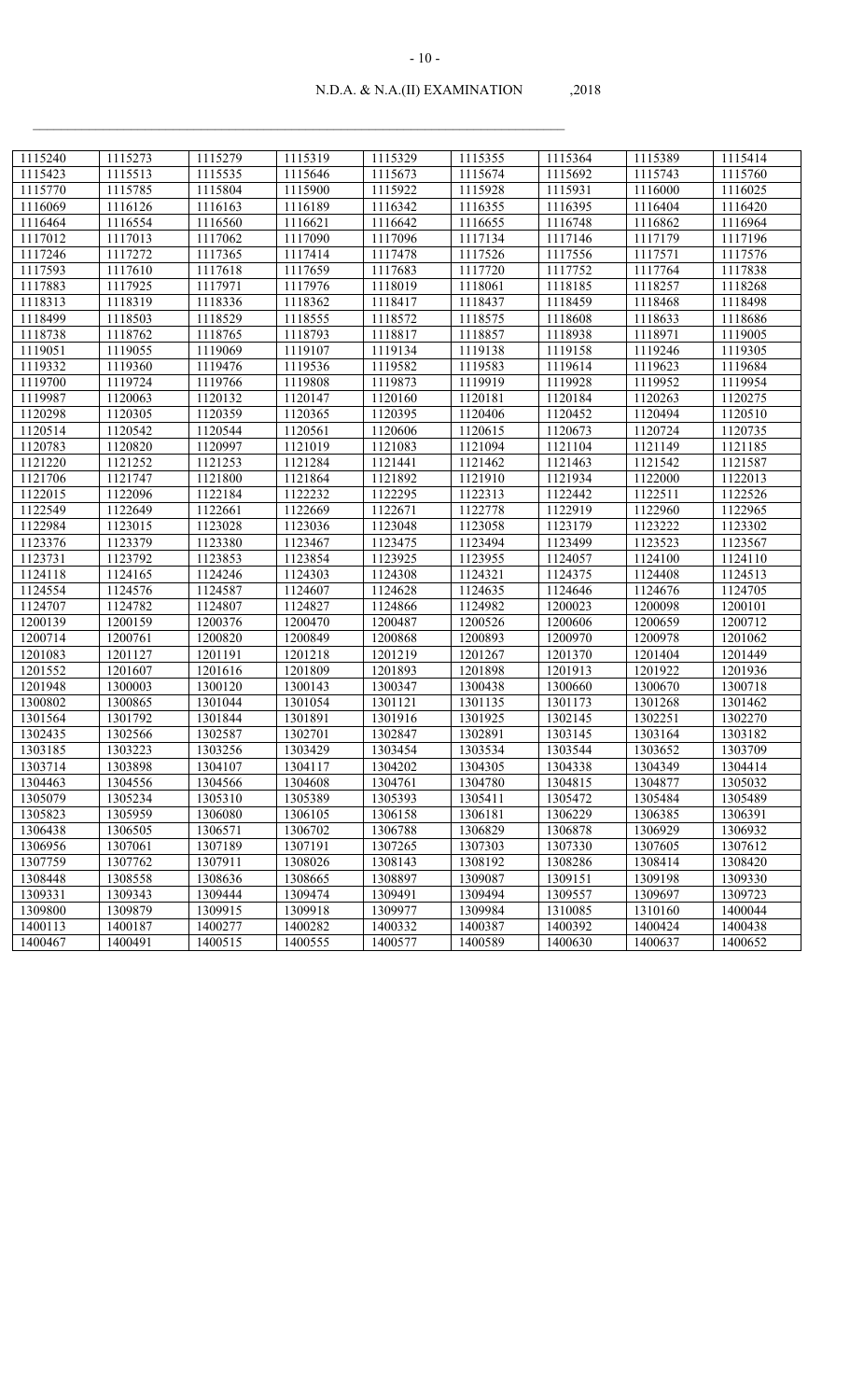| 1400801 | 1400873 | 1400898 | 1400911 | 1400926 | 1400960 | 1401007 | 1401013 | 1401056 |
|---------|---------|---------|---------|---------|---------|---------|---------|---------|
| 1401068 | 1401083 | 1401137 | 1401154 | 1401155 | 1401207 | 1401239 | 1401245 | 1401286 |
| 1401298 | 1401370 | 1401444 | 1401472 | 1401492 | 1401506 | 1401552 | 1401603 | 1401624 |
| 1401661 | 1401700 | 1401702 | 1401716 | 1401809 | 1401849 | 1401877 | 1401977 | 1402005 |
| 1402026 | 1402031 | 1402169 | 1402172 | 1402178 | 1402249 | 1402339 | 1402388 | 1402393 |
| 1402416 | 1402480 | 1402540 | 1402684 | 1402693 | 1402792 | 1402805 | 1402824 | 1403024 |
| 1403047 | 1403062 | 1403097 | 1403357 | 1403395 | 1403413 | 1403498 | 1403547 | 1403565 |
| 1403584 | 1403585 | 1403596 | 1403668 | 1403791 | 1403803 | 1403804 | 1403841 | 1403870 |
| 1403981 | 1404008 | 1404023 | 1404057 | 1404107 | 1404198 | 1404241 | 1404254 | 1404262 |
| 1404324 | 1404354 | 1404383 | 1404399 | 1404469 | 1404643 | 1404648 | 1404655 | 1404721 |
| 1404733 | 1404828 | 1404858 | 1404945 | 1405158 | 1405215 | 1405243 | 1405265 | 1405371 |
| 1405500 | 1405514 | 1405623 | 1405745 | 1405773 | 1405775 | 1405788 | 1405838 | 1405843 |
| 1405902 | 1405959 | 1405965 | 1405982 | 1406054 | 1406056 | 1406058 | 1406216 | 1406233 |
| 1406243 | 1406345 | 1406384 | 1406439 | 1406619 | 1406644 | 1406659 | 1406833 | 1406848 |
| 1406867 | 1406916 | 1407089 | 1407130 | 1407142 | 1407152 | 1407220 | 1407239 | 1407286 |
| 1407298 | 1407402 | 1407428 | 1407432 | 1407503 | 1407545 | 1407548 | 1407554 | 1407558 |
| 1407562 | 1407616 | 1407700 | 1407708 | 1407723 | 1407738 | 1407861 | 1407864 | 1407918 |
| 1407919 | 1407956 | 1407981 | 1407987 | 1407999 | 1408039 | 1408060 | 1408076 | 1408180 |
| 1408212 | 1408320 | 1408329 | 1408352 | 1408395 | 1408396 | 1408424 | 1408604 | 1408660 |
| 1408761 | 1408768 | 1408807 | 1408864 | 1408878 | 1408893 | 1408962 | 1408966 | 1409041 |
| 1409193 | 1409212 | 1409219 | 1409230 | 1409239 | 1409242 | 1409273 | 1409292 | 1409377 |
| 1409393 | 1409401 | 1409543 | 1409588 | 1409590 | 1409691 | 1409766 | 1409803 | 1409820 |
| 1409922 | 1409945 | 1409949 | 1409977 | 1409986 | 1409997 | 1410049 | 1410092 | 1410287 |
| 1410311 | 1410342 | 1410394 | 1410403 | 1410434 | 1410447 | 1410524 | 1410581 | 1410605 |
| 1410626 | 1410665 | 1410703 | 1410710 | 1410760 | 1410920 | 1410968 | 1410990 | 1411091 |
| 1411133 | 1411137 | 1411149 | 1411208 | 1411212 | 1411273 | 1411343 | 1411352 | 1411376 |
| 1411407 | 1411453 | 1411543 | 1411627 | 1411719 | 1411758 | 1411848 | 1411861 | 1411891 |
| 1411998 | 1412105 | 1412134 | 1412165 | 1412226 | 1412293 | 1412301 | 1412307 | 1412362 |
| 1412374 | 1412385 | 1412440 | 1412520 | 1412529 | 1412573 | 1412640 | 1412751 | 1412788 |
| 1412814 | 1412822 | 1412841 | 1412932 | 1412942 | 1413029 | 1413054 | 1413074 | 1413078 |
| 1413083 | 1413110 | 1413208 | 1413211 | 1413276 | 1413309 | 1413395 | 1413404 | 1413438 |
| 1413456 | 1413541 | 1413673 | 1413691 | 1413719 | 1413808 | 1413828 | 1413903 | 1413913 |
| 1413970 | 1413996 | 1414010 | 1414082 | 1414116 | 1414189 | 1414200 | 1414207 | 1414229 |
| 1414309 | 1414348 | 1414354 | 1414370 | 1414400 | 1414451 | 1414506 | 1414547 | 1414572 |
| 1414590 | 1414673 | 1414736 | 1414742 | 1414800 | 1414881 | 1414912 | 1414966 | 1415059 |
| 1415067 | 1415099 | 1415116 | 1415190 | 1415203 | 1415207 | 1500128 | 1500143 | 1500177 |
| 1500192 | 1500375 | 1500408 | 1500425 | 1500426 | 1500484 | 1500502 | 1500653 | 1500733 |
| 1500773 | 1500818 | 1500830 | 1500837 | 1500901 | 1501077 | 1501155 | 1501244 | 1501247 |
| 1501268 | 1501334 | 1501340 | 1501521 | 1501725 | 1501731 | 1501757 | 1501764 | 1501796 |
| 1501903 | 1501979 | 1502000 | 1502062 | 1502066 | 1502160 | 1502177 | 1502228 | 1502242 |
| 1502278 | 1502313 | 1502328 | 1502436 | 1502494 | 1502502 | 1502504 | 1502604 | 1502647 |
| 1502680 | 1502740 | 1502741 | 1502761 | 1502780 | 1502991 | 1503030 | 1503179 | 1503195 |
| 1503224 | 1503226 | 1503406 | 1503515 | 1503533 | 1503541 | 1503554 | 1503573 | 1503600 |
| 1503669 | 1503716 | 1503737 | 1503832 | 1503886 | 1503908 | 1503944 | 1504060 | 1504119 |
| 1504130 | 1504169 | 1504181 | 1504252 | 1504413 | 1504538 | 1504570 | 1504605 | 1504615 |
| 1504681 | 1504684 | 1504703 | 1504775 | 1504831 | 1504983 | 1505077 | 1505180 | 1505241 |
| 1505257 | 1505287 | 1505318 | 1505456 | 1505501 | 1505584 | 1505709 | 1505737 | 1505761 |
| 1505762 | 1505775 | 1505804 | 1505890 | 1505916 | 1505926 | 1505929 | 1505933 | 1505969 |
| 1506057 | 1506158 | 1506283 | 1506359 | 1506398 | 1506419 | 1506463 | 1506503 | 1506578 |
| 1506632 | 1506785 | 1506952 | 1506955 | 1507174 | 1507228 | 1507268 | 1507394 | 1507441 |
|         |         |         |         |         |         |         |         |         |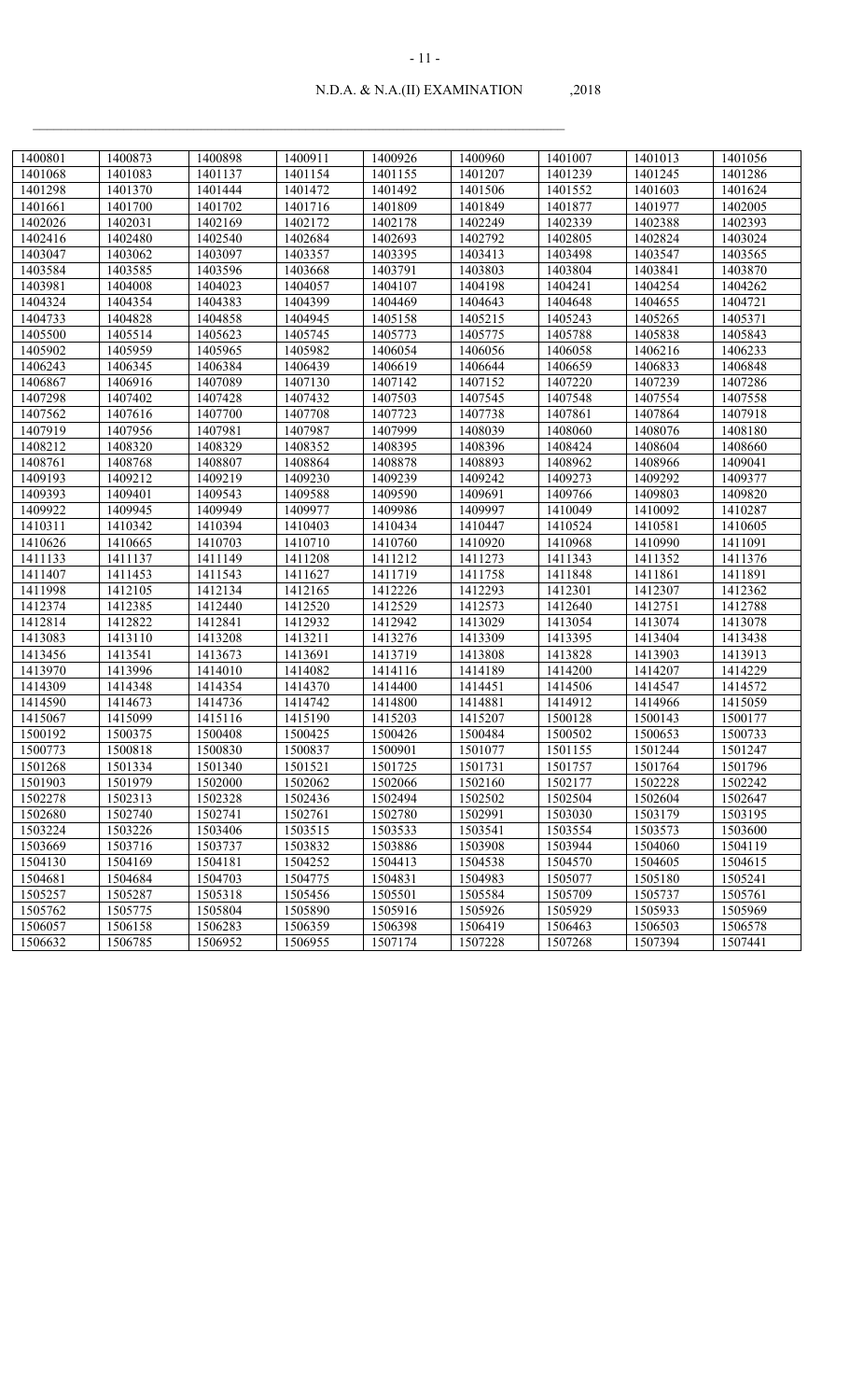| 1507466 | 1507499 | 1507783 | 1507800 | 1507896 | 1507909 | 1508003 | 1508037 | 1508045 |
|---------|---------|---------|---------|---------|---------|---------|---------|---------|
| 1508205 | 1508278 | 1508338 | 1508385 | 1508391 | 1508420 | 1508498 | 1508660 | 1508821 |
| 1509002 | 1509156 | 1509189 | 1509385 | 1509506 | 1509527 | 1509535 | 1509574 | 1509709 |
| 1509865 | 1509879 | 1509946 | 1510492 | 1510559 | 1510676 | 1510869 | 1510870 | 1510881 |
| 1510936 | 1510982 | 1511007 | 1511030 | 1511067 | 1511142 | 1511222 | 1511347 | 1511395 |
| 1511484 | 1511524 | 1511525 | 1511567 | 1511581 | 1511598 | 1511627 | 1511819 | 1511840 |
| 1511877 | 1511992 | 1512038 | 1512145 | 1512385 | 1512427 | 1512443 | 1512690 | 1512873 |
| 1513128 | 1513188 | 1513249 | 1513289 | 1513290 | 1513331 | 1513345 | 1513366 | 1513475 |
| 1513504 | 1513533 | 1513615 | 1513677 | 1513714 | 1513750 | 1513761 | 1513821 | 1513841 |
| 1513875 | 1513974 | 1514056 | 1514060 | 1514356 | 1514363 | 1514406 | 1514495 | 1514603 |
| 1514616 | 1514636 | 1514698 | 1514720 | 1514785 | 1514881 | 1514944 | 1514971 | 1515003 |
| 1515066 | 1515072 | 1515331 | 1515365 | 1515555 | 1515559 | 1515726 | 1515736 | 1515822 |
| 1515997 | 1516092 | 1516155 | 1516209 | 1516231 | 1516336 | 1516353 | 1516363 | 1516490 |
| 1516515 | 1516516 | 1516559 | 1516573 | 1516677 | 1516696 | 1516767 | 1516893 | 1516901 |
| 1516917 | 1516965 | 1516973 | 1516988 | 1517038 | 1517155 | 1517349 | 1517370 | 1517574 |
| 1517680 | 1517699 | 1517837 | 1517933 | 1517957 | 1518019 | 1518056 | 1518241 | 1518338 |
| 1518429 | 1518534 | 1518613 | 1518744 | 1518754 | 1518810 | 1518991 | 1518995 | 1519060 |
| 1519078 | 1519137 | 1519240 | 1519374 | 1519499 | 1519592 | 1519613 | 1519682 | 1519724 |
| 1519921 | 1519950 | 1519979 | 1520038 | 1520061 | 1520154 | 1520173 | 1520209 | 1520211 |
| 1520218 | 1520226 | 1520238 | 1520253 | 1520500 | 1520558 | 1520560 | 1520740 | 1520789 |
| 1520889 | 1520909 | 1521017 | 1521018 | 1521153 | 1521244 | 1521358 | 1521369 | 1521375 |
| 1521480 | 1521497 | 1521797 | 1521904 | 1521986 | 1521994 | 1521995 | 1521997 | 1522005 |
| 1522177 | 1522227 | 1522235 | 1522469 | 1522504 | 1522547 | 1522627 | 1522631 | 1522663 |
| 1522804 | 1522865 | 1522894 | 1522951 | 1522985 | 1523017 | 1523090 | 1523163 | 1523220 |
| 1523251 | 1523318 | 1523327 | 1523344 | 1523380 | 1523574 | 1523655 | 1523664 | 1523680 |
| 1523701 | 1523715 | 1523785 | 1523804 | 1523880 | 1523892 | 1523955 | 1523966 | 1523997 |
| 1524029 | 1524041 | 1524170 | 1524233 | 1524402 | 1524408 | 1524507 | 1524541 | 1524563 |
| 1524652 | 1524747 | 1524804 | 1525033 | 1525214 | 1525228 | 1525250 | 1525332 | 1525546 |
| 1525571 | 1525578 | 1525601 | 1525646 | 1525706 | 1525722 | 1525757 | 1525877 | 1525922 |
| 1525927 | 1525944 | 1525969 | 1525983 | 1526000 | 1526019 | 1526081 | 1526146 | 1526175 |
| 1526226 | 1526339 | 1526353 | 1526407 | 1526461 | 1526540 | 1526550 | 1526614 | 1526671 |
| 1526672 | 1526676 | 1526745 | 1526778 | 1526783 | 1526786 | 1526836 | 1526949 | 1600217 |
| 1700018 | 1700177 | 1700203 | 1700245 | 1700278 | 1700300 | 1700301 | 1700310 | 1700362 |
| 1700368 | 1700403 | 1700412 | 1700425 | 1700519 | 1700543 | 1700547 | 1700557 | 1700609 |
| 1700679 | 1700708 | 1700742 | 1700768 | 1700789 | 1700799 | 1700885 | 1700958 | 1700996 |
| 1701033 | 1701087 | 1701089 | 1701102 | 1701155 | 1701286 | 1701358 | 1701390 | 1701419 |
| 1701492 | 1701493 | 1701550 | 1701581 | 1701648 | 1701667 | 1701741 | 1701778 | 1701781 |
| 1701875 | 1701897 | 1701901 | 1702015 | 1702103 | 1702105 | 1702124 | 1702149 | 1702151 |
| 1702207 | 1702246 | 1702258 | 1702270 | 1702392 | 1702440 | 1702471 | 1702476 | 1702500 |
| 1702503 | 1702551 | 1702578 | 1702610 | 1702698 | 1702717 | 1702784 | 1702814 | 1702830 |
| 1702833 | 1702867 | 1702887 | 1702970 | 1703047 | 1703096 | 1703108 | 1703131 | 1703356 |
| 1703365 | 1800273 | 1900007 | 1900210 | 1900242 | 1900274 | 1900312 | 1900372 | 1900383 |
| 1900417 | 1900484 | 1900520 | 1900609 | 1900764 | 1900891 | 1900991 | 1900994 | 1900997 |
| 1901038 | 1901068 | 1901091 | 1901114 | 1901165 | 1901279 | 1901284 | 1901351 | 1901367 |
| 1901369 | 1901441 | 1901616 | 1901717 | 1901756 | 1901784 | 1901925 | 1901951 | 1902053 |
| 1902168 | 1902237 | 1902292 | 1902333 | 1902392 | 1902457 | 1902710 | 1902797 | 1902832 |
| 1902946 | 1902951 | 1903095 | 1903185 | 1903331 | 1903465 | 1903751 | 1903768 | 1903797 |
| 2400064 | 2400224 | 2400322 | 2400350 | 2400419 | 2400460 | 2400543 | 2400693 | 2400748 |
| 2400829 | 2400938 | 2400945 | 2400989 | 2401128 | 2401286 | 2401372 | 2401403 | 2401477 |
| 2401639 | 2401737 | 2402066 | 2402125 | 2402155 | 2402157 | 2402211 | 2402231 | 2402397 |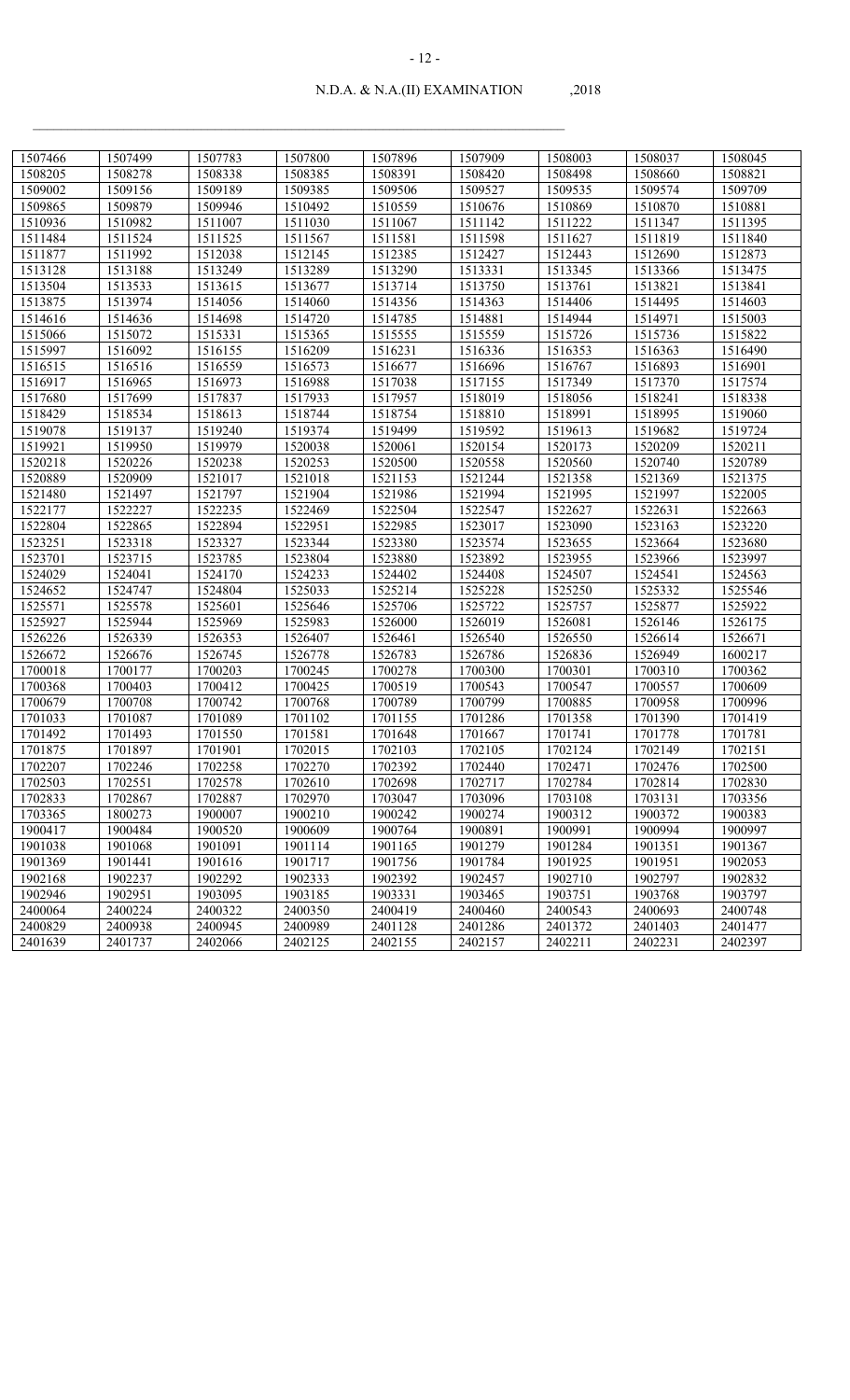| 2402759 | 2402788 | 2402999 | 2403105 | 2403199 | 2403292 | 2403412 | 2403484 | 2403785 |
|---------|---------|---------|---------|---------|---------|---------|---------|---------|
| 2403867 | 2404108 | 2404126 | 2404178 | 2404331 | 2404398 | 2404461 | 2404532 | 2404560 |
| 2404845 | 2404980 | 2405083 | 2405172 | 2405224 | 2405446 | 2405515 | 2405583 | 2405648 |
| 2405757 | 2405761 | 2405891 | 2406052 | 2406223 | 2406275 | 2406389 | 2406782 | 2406801 |
| 2406821 | 2407038 | 2407128 | 2407201 | 2407293 | 2407486 | 2407564 | 2407787 | 2407848 |
| 2407875 | 2407890 | 2407903 | 2407967 | 2407978 | 2408213 | 2408317 | 2408569 | 2408654 |
| 2408751 | 2408774 | 2408972 | 2409004 | 2409016 | 2409099 | 2409127 | 2600045 | 2600112 |
| 2600152 | 2600170 | 2600214 | 2600268 | 2600301 | 2600335 | 2600455 | 2600620 | 2600686 |
| 2600800 | 2600813 | 2600881 | 2601054 | 2601083 | 2601207 | 2601358 | 2601359 | 2601417 |
| 2601520 | 2601630 | 2601771 | 2601934 | 2602020 | 2602029 | 2602055 | 2602144 | 2602159 |
| 2602172 | 2602241 | 2602286 | 2602316 | 2602343 | 2602433 | 2602446 | 2602759 | 2602886 |
| 2602942 | 2603116 | 2603243 | 2603459 | 2603464 | 2603468 | 2603473 | 2603485 | 2603539 |
| 2603554 | 2603575 | 2603739 | 2603753 | 2603888 | 2603934 | 2604023 | 2604137 | 2604238 |
| 2604269 | 2604311 | 2604349 | 2604369 | 2604496 | 2604558 | 2604617 | 2604713 | 2604716 |
| 2604746 | 2604876 | 2604898 | 2605221 | 2605414 | 2605501 | 2605533 | 2605547 | 2605564 |
| 2605579 | 2605580 | 2605655 | 2605665 | 2605671 | 2605699 | 2605717 | 2605739 | 2605766 |
| 2605788 | 2605974 | 2605990 | 2606014 | 2606020 | 2606194 | 2606246 | 2606309 | 2606378 |
| 2606411 | 2606470 | 2606526 | 2606656 | 2606699 | 2606722 | 2606818 | 2606864 | 2606885 |
| 2606895 | 2606937 | 2607187 | 2607222 | 2607233 | 2607254 | 2607255 | 2607262 | 2607340 |
| 2607388 | 2607392 | 2607393 | 2607422 | 2607568 | 2607646 | 2607650 | 2607797 | 2607833 |
| 2607878 | 2607943 | 2607983 | 2608182 | 2608193 | 2608415 | 2608430 | 2608435 | 2608479 |
| 2608524 | 2608748 | 2608798 | 2608865 | 2608867 | 2608923 | 2608932 | 2609038 | 2609088 |
| 2609230 | 2609340 | 2609363 | 2609410 | 2609442 | 2609463 | 2609516 | 2609556 | 2609665 |
| 2609748 | 2609752 | 2609806 | 2609880 | 2609907 | 2609938 | 2609944 | 2610017 | 2610077 |
| 2610146 | 2610158 | 2610228 | 2610255 | 2610275 | 2610403 | 2610724 | 2610935 | 2610951 |
| 2611041 | 2611054 | 2611296 | 2611347 | 2611359 | 2611366 | 2611506 | 2611557 | 2611700 |
| 2611745 | 2611749 | 2611750 | 2611762 | 2611786 | 2611825 | 2611870 | 2611934 | 2611939 |
| 2611946 | 2612011 | 2612092 | 2612097 | 2612125 | 2612216 | 2612524 | 2612666 | 2612714 |
| 2612731 | 2612734 | 2612915 | 2613046 | 2613098 | 2613140 | 2613191 | 2613209 | 2613497 |
| 2613556 | 2613604 | 2613633 | 2613645 | 2613756 | 2614334 | 2614473 | 2614694 | 2614832 |
| 2614933 | 2615022 | 2615031 | 2615053 | 2615161 | 2615187 | 2615215 | 2615231 | 2615292 |
| 2615315 | 2615457 | 2615572 | 2615779 | 2615814 | 2615981 | 2615993 | 2616005 | 2616097 |
| 2616479 | 2616489 | 2616561 | 2616608 | 2616618 | 2616646 | 2616652 | 2616655 | 2616719 |
| 2616736 | 2616831 | 2616837 | 2616885 | 2616924 | 2617038 | 2617301 | 2617355 | 2617500 |
| 2617527 | 2617539 | 2617652 | 2617673 | 2617696 | 2617822 | 2617948 | 2618117 | 2618185 |
| 2618229 | 2618357 | 2618365 | 2618445 | 2618546 | 2618548 | 2618696 | 2618759 | 2618872 |
| 2618875 | 2618914 | 2618942 | 2618973 | 2618989 | 2619030 | 2619089 | 2619366 | 2619506 |
| 2619553 | 2619796 | 2619830 | 2619928 | 2619954 | 2619957 | 2620025 | 2620103 | 2620176 |
| 2620329 | 2620362 | 2620423 | 2620481 | 2620580 | 2620596 | 2620776 | 2620848 | 2620874 |
| 2620942 | 2620991 | 2621067 | 2621090 | 2621108 | 2621123 | 2621146 | 2621228 | 2621401 |
| 2621409 | 2621411 | 2621552 | 2621662 | 2621670 | 2621679 | 2621687 | 2621736 | 2621764 |
| 2621820 | 2621889 | 2621906 | 2621939 | 2621950 | 2621980 | 2622032 | 2622077 | 2622190 |
| 2622192 | 2622245 | 2622355 | 2622488 | 2622655 | 2622662 | 2622693 | 2622705 | 2622710 |
| 2622714 | 2622782 | 2622842 | 2623044 | 2623054 | 2623107 | 2623233 | 2623255 | 2623279 |
| 2623330 | 2623400 | 2623515 | 2623567 | 2623653 | 2623692 | 2623896 | 2623902 | 2623993 |
| 2624044 | 2624181 | 2624346 | 2624502 | 2624586 | 2624670 | 2624759 | 2624788 | 2624794 |
| 2624815 | 2625402 | 2625406 | 2625420 | 2625499 | 2625512 | 2625619 | 2625654 | 2625763 |
| 2625816 | 2626033 | 2626072 | 2626090 | 2626127 | 2626426 | 2626459 | 2626658 | 2626670 |
| 2626796 | 2626850 | 2626870 | 2626874 | 2627018 | 2627061 | 2627107 | 2627132 | 2627139 |
| 2627151 | 2627368 | 2627371 | 2627453 | 2627461 | 2627485 | 2627541 | 2627693 | 2627717 |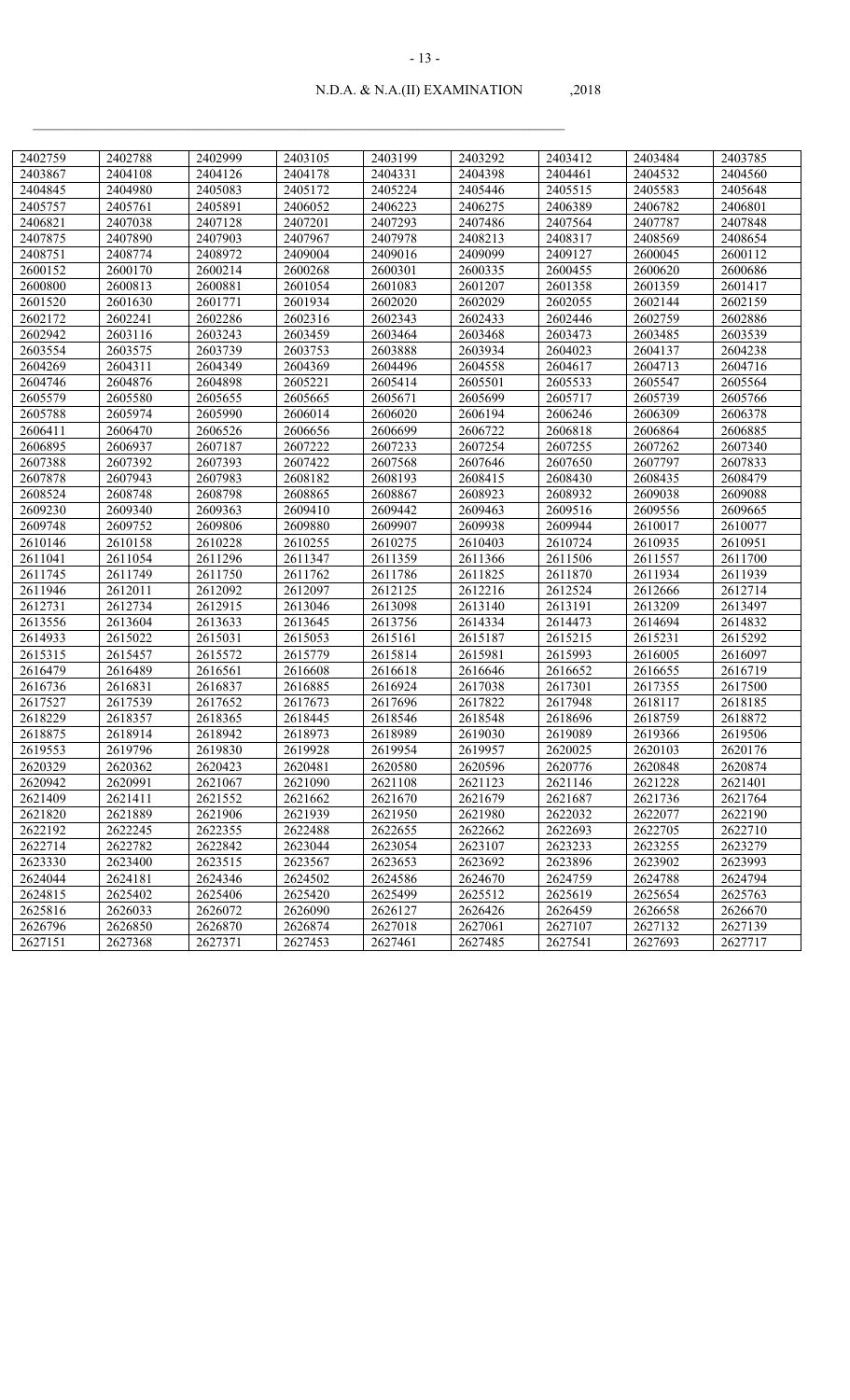| 2627726 | 2627812 | 2627959 | 2628058 | 2628145 | 2628164 | 2628315 | 2628408 | 2628427 |
|---------|---------|---------|---------|---------|---------|---------|---------|---------|
| 2628493 | 2628501 | 2628557 | 2628605 | 2628606 | 2628752 | 2628844 | 2629124 | 2629205 |
| 2629246 | 2629312 | 2629325 | 2629326 | 2629444 | 2629547 | 2629639 | 2629729 | 2629759 |
| 2629828 | 2629854 | 2629911 | 2629913 | 2630011 | 2630039 | 2630208 | 2630236 | 2630351 |
| 2630358 | 2630521 | 2630536 | 2630541 | 2630661 | 2630854 | 2630886 | 2630984 | 2631034 |
| 2631122 | 2631319 | 2631538 | 2631547 | 2631572 | 2631600 | 2631713 | 2631788 | 2631828 |
| 2631881 | 2631896 | 2632127 | 2632131 | 2632150 | 2632201 | 2632304 | 2632346 | 2632424 |
| 2632462 | 2632542 | 2632698 | 2632703 | 2632740 | 2632837 | 2632956 | 2632963 | 2633043 |
| 2633048 | 2633091 | 2633180 | 2633303 | 2633320 | 2633348 | 3400028 | 3400099 | 3400134 |
| 3400140 | 3400374 | 3400410 | 3400472 | 3400521 | 3400532 | 3400712 | 3400737 | 3400899 |
| 3400936 | 3401021 | 3401063 | 3401072 | 3401177 | 3401212 | 3401331 | 3401366 | 3401445 |
| 3401600 | 3401618 | 3401625 | 3401684 | 3401734 | 3401759 | 3401820 | 3401880 | 3401957 |
| 3401971 | 3402060 | 3402078 | 3402244 | 3402277 | 3402353 | 3402417 | 3402493 | 3402551 |
| 3402620 | 3402621 | 3402649 | 3402673 | 3402674 | 3402695 | 3402699 | 3402732 | 3402814 |
| 3402834 | 3402930 | 3402999 | 3403021 | 3403071 | 3403180 | 3403247 | 3403313 | 3403316 |
| 3403325 | 3403393 | 3403488 | 3403528 | 3403535 | 3403732 | 3403773 | 3403776 | 3403780 |
| 3403844 | 3403898 | 3403925 | 3404214 | 3404279 | 3404368 | 3404481 | 3404606 | 3404614 |
| 3404635 | 3404695 | 3404716 | 3404759 | 3404776 | 3405008 | 3405016 | 3500004 | 3500015 |
| 3500031 | 3500046 | 3500061 | 3500126 | 3500151 | 3500156 | 3500176 | 3500179 | 3500211 |
| 3500228 | 3500288 | 3500330 | 3500334 | 3500372 | 3500398 | 3500452 | 3500464 | 3500482 |
| 3500599 | 3500628 | 3500644 | 3500652 | 3500701 | 3500717 | 3500817 | 3500864 | 3500873 |
| 3500901 | 3500913 | 3501037 | 3501048 | 3501063 | 3501120 | 3501136 | 3501142 | 3501172 |
| 3501212 | 3501214 | 3501242 | 3501262 | 3501286 | 3501305 | 3501324 | 3501339 | 3501377 |
| 3501406 | 3501483 | 3501513 | 3501541 | 3501563 | 3501608 | 3501651 | 3501745 | 3501756 |
| 3501761 | 3501792 | 3501826 | 3501885 | 3501914 | 3501951 | 3502017 | 3502075 | 3502166 |
| 3502180 | 3502211 | 3502218 | 3502243 | 3502255 | 3502294 | 3502305 | 3502338 | 3502340 |
| 3502374 | 3502420 | 3502447 | 3502465 | 3502498 | 3502507 | 3502559 | 3502566 | 3502607 |
| 3502720 | 3502730 | 3502738 | 3502759 | 3502799 | 3502879 | 3502901 | 3502904 | 3502961 |
| 3502968 | 3502975 | 3503068 | 3503081 | 3503106 | 3503112 | 3503113 | 3503139 | 3503163 |
| 3503196 | 3503224 | 3503294 | 3503318 | 3503339 | 3503347 | 3503410 | 3503413 | 3503423 |
| 3503447 | 3503469 | 3503478 | 3503553 | 3503581 | 3503584 | 3503609 | 3503705 | 3503758 |
| 3503763 | 3503818 | 3503826 | 3503837 | 3503849 | 3503888 | 3503900 | 3503962 | 3503976 |
| 3503984 | 3504000 | 3504002 | 3504082 | 3504087 | 3504117 | 3504139 | 3504216 | 3504238 |
| 3504266 | 3504268 | 3504274 | 3504299 | 3504375 | 3504382 | 3504389 | 3504401 | 3504444 |
| 3504464 | 3504485 | 3504541 | 3504548 | 3504617 | 3504626 | 3504631 | 3504653 | 3504668 |
| 3504717 | 3504718 | 3504738 | 3504741 | 3504795 | 3504811 | 3504837 | 3504841 | 3504926 |
| 3504929 | 3504941 | 3505017 | 3505037 | 3505048 | 3505082 | 3505087 | 3505265 | 3505306 |
| 3505325 | 3505328 | 3505338 | 3505381 | 3505417 | 3505458 | 3505474 | 3505491 | 3505501 |
| 3505552 | 3505593 | 3505601 | 3505630 | 3505697 | 3505761 | 3505792 | 3505813 | 3505861 |
| 3505880 | 3505899 | 3505939 | 3505947 | 3505948 | 3505953 | 3505967 | 3505976 | 3506002 |
| 3506007 | 3506072 | 3506147 | 3506197 | 3506203 | 3506211 | 3506248 | 3506255 | 3506261 |
| 3506364 | 3506366 | 3506383 | 3506395 | 3506408 | 3506414 | 3506424 | 3506437 | 3506452 |
| 3506503 | 3506506 | 3506528 | 3506597 | 3506607 | 3506717 | 3506725 | 3506773 | 3506781 |
| 3506795 | 3506810 | 3506862 | 3506958 | 3507047 | 3507052 | 3507053 | 3507066 | 3507070 |
| 3507091 | 3507104 | 3507107 | 3507120 | 3507156 | 3507157 | 3507208 | 3507295 | 3507310 |
| 3507312 | 3507313 | 3507325 | 3507348 | 3507366 | 3507399 | 3507400 | 3507410 | 3507424 |
| 3507520 | 3507586 | 3507641 | 3507653 | 3507690 | 3507731 | 3507740 | 3507788 | 3507803 |
| 3507804 | 3507807 | 3507829 | 3507913 | 3507923 | 3507929 | 3507962 | 3507971 | 3508012 |
| 3508052 | 3508113 | 3508193 | 3508242 | 3508258 | 3508281 | 3508283 | 3508339 | 3508351 |
| 3508369 | 3508386 | 3508472 | 3508482 | 3508506 | 3508539 | 3508561 | 3508576 | 3508590 |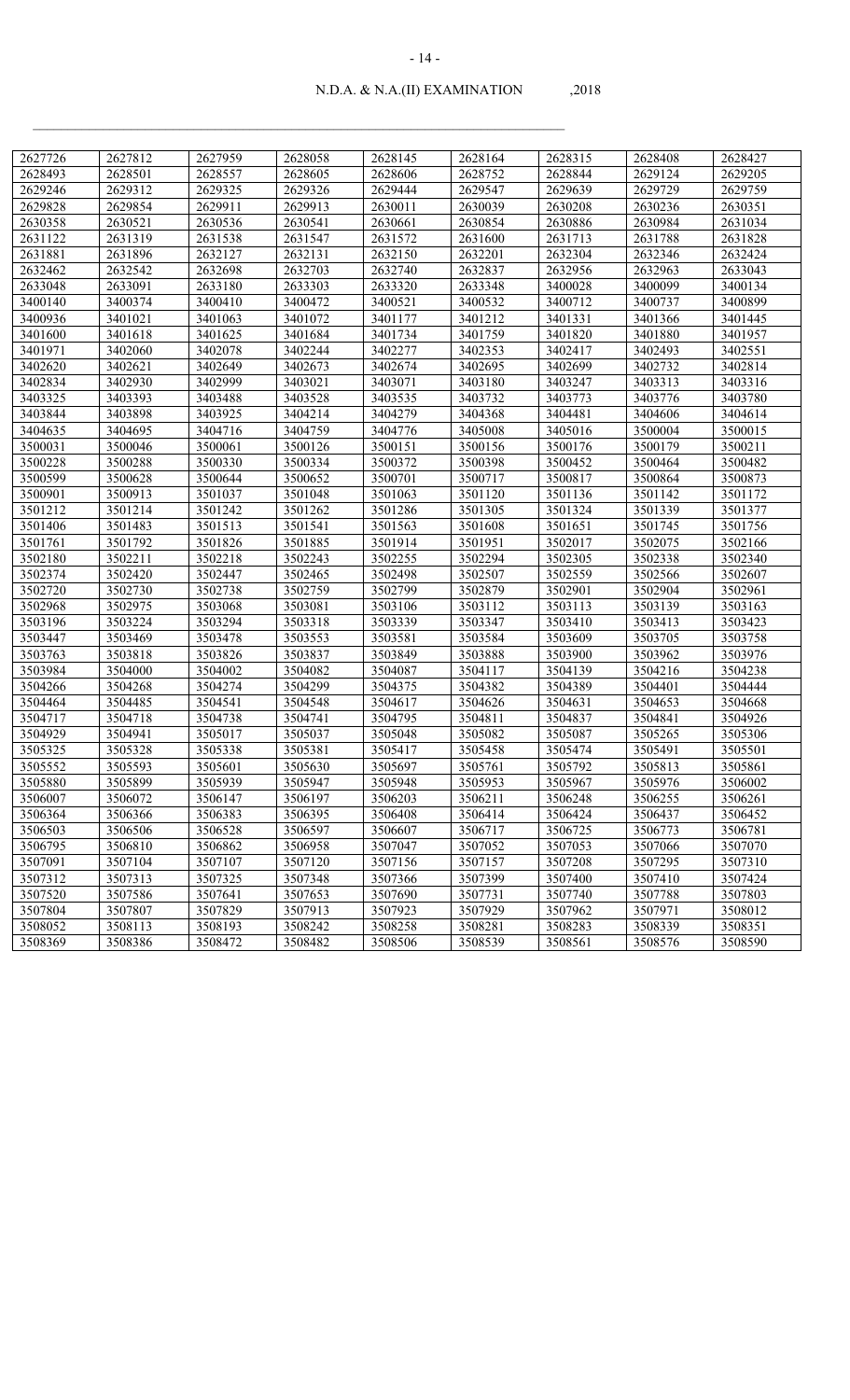| 3508605            | 3508627            | 3508668 |                    | 3508780            | 3508788            |                    |                    | 3508866            |
|--------------------|--------------------|---------|--------------------|--------------------|--------------------|--------------------|--------------------|--------------------|
|                    |                    |         | 3508746            |                    |                    | 3508849            | 3508857            |                    |
| 3508950<br>3509198 | 3508956<br>3509225 | 3508960 | 3508961<br>3509369 | 3508993<br>3509388 | 3509005<br>3509438 | 3509015<br>3509442 | 3509170<br>3509443 | 3509180<br>3509529 |
|                    |                    | 3509318 |                    | 3509695            |                    |                    |                    |                    |
| 3509541<br>3509826 | 3509562            | 3509665 | 3509671            |                    | 3509714            | 3509723            | 3509734            | 3509778            |
|                    | 3509850            | 3509868 | 3509890            | 3510058            | 3510082            | 3510117            | 3510155            | 3510157            |
| 3510221            | 3510261            | 3510263 | 3510275            | 3510300            | 3510315            | 3510324            | 3510352            | 3510370            |
| 3510384            | 3510415            | 3510423 | 3510453            | 3510465            | 3510521            | 3510523            | 3510526            | 3510544            |
| 3510562            | 3510655            | 3510687 | 3510703            | 3510705            | 3510725            | 3510763            | 3510771            | 3510866            |
| 3510868            | 3510870            | 3510910 | 3510932            | 3510974            | 3510984            | 3511013            | 3511029            | 3511065            |
| 3511085            | 3511104            | 3511139 | 3511141            | 3511147            | 3511210            | 3511236            | 3511288            | 3511334            |
| 3511390            | 3511391            | 3511437 | 3511462            | 3511466            | 3511529            | 3511579            | 3511602            | 3511644            |
| 3511667            | 3511688            | 3511693 | 3511711            | 3511767            | 3511806            | 3511813            | 3511819            | 3511872            |
| 3511932            | 3511961            | 3511999 | 3512006            | 3512009            | 3512082            | 3512151            | 3512174            | 3512362            |
| 3512424            | 3512490            | 3512524 | 3512540            | 3512558            | 3512571            | 3512583            | 3512589            | 3512610            |
| 3512628            | 3512659            | 3512683 | 3512697            | 3512743            | 3512753            | 3512778            | 3512802            | 3512803            |
| 3512816            | 3512844            | 3512869 | 3512876            | 3512877            | 3512917            | 3513026            | 3513077            | 3513124            |
| 3513133            | 3513139            | 3513157 | 3513217            | 3513252            | 3513266            | 3513281            | 3513302            | 3513328            |
| 3513340            | 3513353            | 3513366 | 3513380            | 3513403            | 3513409            | 3513469            | 3513501            | 3513504            |
| 3513556            | 3513616            | 3513641 | 3513662            | 3513667            | 3513700            | 3513708            | 3513830            | 3513877            |
| 3513887            | 3513924            | 3513941 | 3514052            | 3514085            | 3514130            | 3514169            | 3514198            | 3514257            |
| 3514258            | 3514297            | 3514302 | 3514370            | 3514377            | 3514408            | 3514429            | 3514463            | 3514465            |
| 3514531            | 3514534            | 3514557 | 3514590            | 3514652            | 3514679            | 3514695            | 3514749            | 3514776            |
| 3514858            | 3514887            | 3514906 | 3514945            | 3514946            | 3514987            | 3515011            | 3515020            | 3515097            |
| 3515119            | 3515124            | 3515125 | 3515139            | 3515162            | 3515166            | 3515213            | 3515232            | 3515234            |
| 3515284            | 3515324            | 3515326 | 3515351            | 3515385            | 3515400            | 3515532            | 3515550            | 3515562            |
| 3515569            | 3515597            | 3515664 | 3515700            | 3515757            | 3515770            | 3515774            | 3515824            | 3515861            |
| 3515868            | 3515934            | 3515937 | 3515967            | 3515992            | 3516001            | 3516014            | 3516040            | 3516059            |
| 3516124            | 3516129            | 3516131 | 3516153            | 3516168            | 3516235            | 3516313            | 3516337            | 3516416            |
| 3516433            | 3516437            | 3516438 | 3516440            | 3516485            | 3516511            | 3516521            | 3516618            | 3516636            |
| 3516685            | 3516700            | 3516722 | 3516732            | 3516736            | 3516737            | 3516786            | 3516820            | 3516826            |
| 3516905            | 3516936            | 3516985 | 3516986            | 3517029            | 3517084            | 3517100            | 3517122            | 3517129            |
| 3517150            | 3517169            | 3517179 | 3517211            | 3517235            | 3517263            | 3517321            | 3517326            | 3517332            |
| 3517361            | 3517403            | 3517417 | 3517432            | 3517490            | 3517506            | 3517551            | 3517596            | 3517598            |
| 3517609            | 3517706            | 3517707 | 3517731            | 3517749            | 3517766            | 3517810            | 3517820            | 3517845            |
| 3517867            | 3517936            | 3518049 | 3518076            | 3518104            | 3518113            | 3518187            | 3518196            | 3518265            |
| 3518319            | 3518357            | 3518394 | 3518405            | 3518418            | 3518540            | 3518586            | 3518594            | 3518600            |
| 3518621            | 3518627            | 3518712 | 3518730            | 3518731            | 3518752            | 3518756            | 3518787            | 3518794            |
| 3518835            | 3518855            | 3518865 | 3518889            | 3518906            | 3518911            | 3518913            | 3518923            | 3518930            |
| 3518967            | 3518976            | 3519015 | 3519150            | 3519196            | 3519224            | 3519240            | 3519242            | 3519245            |
| 3519303            | 3519349            | 3519388 | 3519393            | 3519404            | 3519422            | 3519437            | 3519452            | 3519499            |
| 3519535            | 3519536            | 3519549 | 3519567            | 3600078            | 3600090            | 3600266            | 3600323            | 3600328            |
| 3600388            | 3600413            | 3600420 | 3600423            | 3600436            | 3600465            | 3600525            | 3600575            | 3600577            |
| 3600590            | 3600595            | 3600650 | 3600662            | 3600727            | 3600750            | 3600751            | 3600770            | 3600772            |
| 3600792            | 3600867            | 3600988 | 3600998            | 3601015            | 3601033            | 3601139            | 3601161            | 3601163            |
| 3601345            | 3601357            | 3601359 | 3601415            | 3601477            | 3601486            | 3601541            | 3601606            | 3601634            |
| 3601710            | 3601852            | 3601859 | 3601898            | 3601914            | 3601969            | 3700057            | 3900010            | 3900105            |
| 3900175            | 3900231            | 3900263 | 3900481            | 3900517            | 3900543            | 3900632            | 3900727            | 3900755            |
| 3900794            | 3900916            | 3900925 | 3900935            | 3901104            | 3901119            | 3901182            | 3901199            | 3901211            |
| 3901489            | 3901578            | 3901579 | 3901613            | 3901662            | 3901720            | 3901739            | 3901768            | 3901785            |
| 3901798            | 3901822            | 3901868 | 3902059            | 3902093            | 3902135            | 3902621            | 3902684            | 3902708            |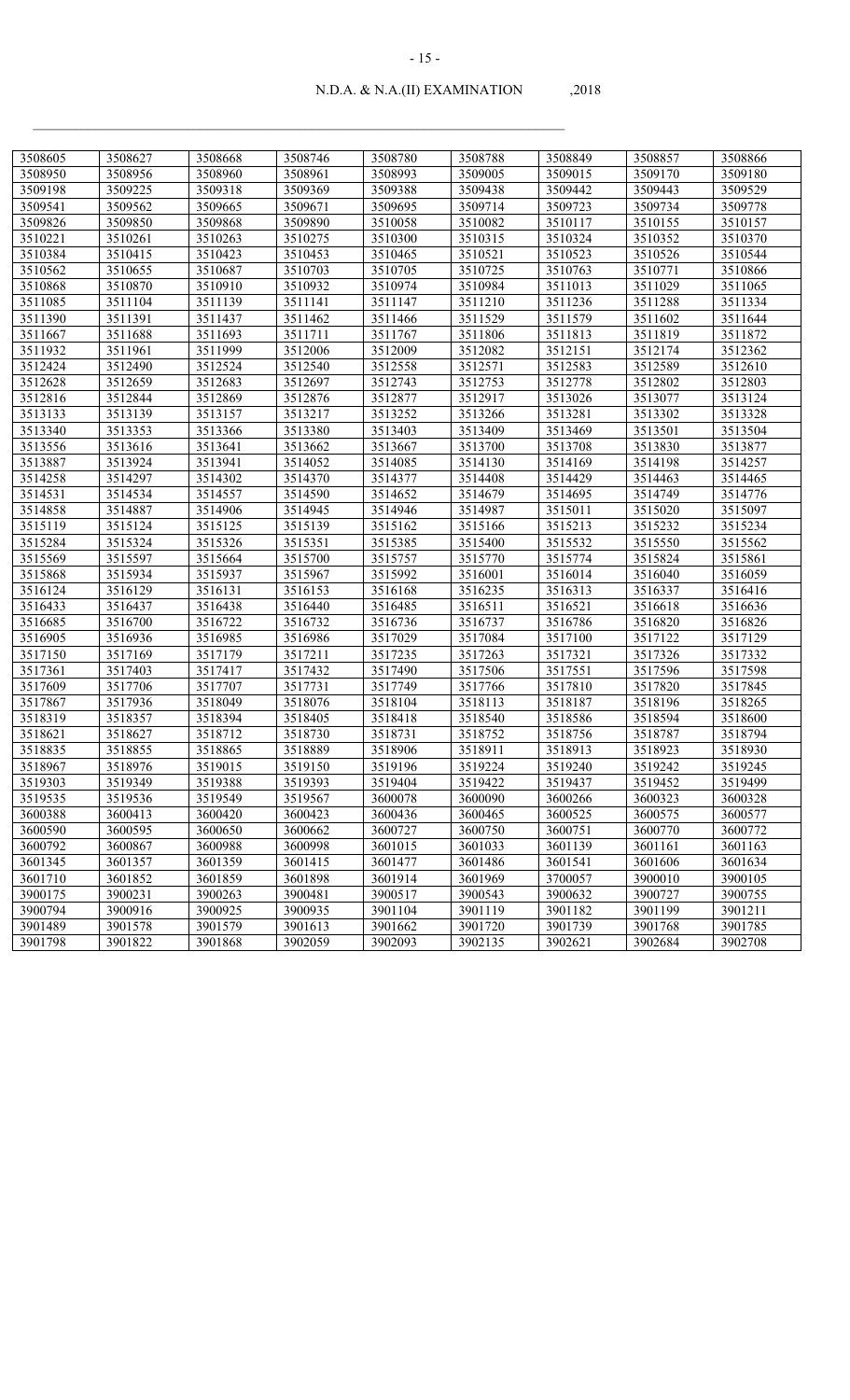| 3903024 | 3903056 | 3903190 | 3903635 | 3903647 | 3903671 | 3903834 | 3904051 | 3904205 |
|---------|---------|---------|---------|---------|---------|---------|---------|---------|
| 3904269 | 3904345 | 3904409 | 3904503 | 3904542 | 3904545 | 3904550 | 3904554 | 3904644 |
| 3904870 | 3905044 | 3905258 | 3905319 | 3905375 | 3905436 | 3905465 | 3905811 | 3905897 |
| 3905922 | 3905923 | 3906056 | 3906080 | 3906083 | 3906122 | 3906291 | 3906320 | 4000057 |
| 4000122 | 4000133 | 4000338 | 4000385 | 4000517 | 4000588 | 4000646 | 4000650 | 4000654 |
| 4000697 | 4000717 | 4000743 | 4000759 | 4000842 | 4000848 | 4000862 | 4000929 | 4001054 |
| 4001093 | 4001163 | 4001196 | 4001249 | 4100055 | 4100104 | 4100111 | 4100156 | 4100210 |
| 4100213 | 4100283 | 4100298 | 4100453 | 4100477 | 4100574 | 4100591 | 4100681 | 4100818 |
| 4100834 | 4100858 | 4100873 | 4100887 | 4100904 | 4101050 | 4101093 | 4101180 | 4101222 |
| 4101269 | 4101294 | 4101484 | 4101510 | 4101517 | 4101692 | 4101709 | 4101877 | 4101974 |
| 4101987 | 4102006 | 4102036 | 4102053 | 4102103 | 4102143 | 4102146 | 4102157 | 4102435 |
| 4102446 | 4102477 | 4102502 | 4102548 | 4102617 | 4102657 | 4102674 | 4102702 | 4102719 |
| 4102874 | 4102944 | 4102988 | 4103228 | 4103252 | 4103256 | 4103402 | 4103434 | 4103459 |
| 4103467 | 4103561 | 4103630 | 4103657 | 4103706 | 4103707 | 4103723 | 4103748 | 4103786 |
| 4103837 | 4103859 | 4103862 | 4103888 | 4103891 | 4103962 | 4104042 | 4104050 | 4104070 |
| 4104264 | 4104265 | 4104361 | 4104385 | 4104487 | 4104504 | 4104527 | 4104546 | 4104581 |
| 4104594 | 4104603 | 4104606 | 4104620 | 4104645 | 4104677 | 4104681 | 4104692 | 4104737 |
| 4104752 | 4104786 | 4104820 | 4104902 | 4104903 | 4105021 | 4105072 | 4105116 | 4105152 |
| 4105193 | 4105213 | 4105313 | 4105463 | 4105597 | 4105672 | 4105676 | 4105715 | 4105780 |
| 4105805 | 4105816 | 4105840 | 4105878 | 4105884 | 4105944 | 4105963 | 4106006 | 4106133 |
| 4106151 | 4106247 | 4106298 | 4106419 | 4106423 | 4106441 | 4106449 | 4106582 | 4106691 |
| 4106706 | 4106711 | 4106761 | 4106781 | 4106802 | 4106837 | 4106868 | 4106942 | 4106959 |
| 4107056 | 4107162 | 4107238 | 4107273 | 4107319 | 4107385 | 4107389 | 4107401 | 4107429 |
| 4107441 | 4107449 | 4107483 | 4107745 | 4107819 | 4107825 | 4107864 | 4108070 | 4108137 |
| 4108153 | 4108207 | 4108290 | 4108318 | 4200172 | 4200198 | 4200231 | 4200243 | 4200368 |
| 4200684 | 4200716 | 4300038 | 4300069 | 4400066 | 4400069 | 4400127 | 4400405 | 4400602 |
| 4400606 | 4400611 | 4400737 | 4400860 | 4500084 | 4500098 | 4600018 | 4600136 | 4600140 |
| 4600252 | 4600645 | 4900103 | 4900110 | 4900113 | 4900144 | 4900252 | 4900258 | 4900282 |
| 4900284 | 4900297 | 4900306 | 4900410 | 4900421 | 4900456 | 4900523 | 4900586 | 4900624 |
| 4900654 | 4900660 | 4900691 | 4900708 | 4900727 | 4900746 | 4900782 | 4900815 | 4900819 |
| 4900820 | 4900824 | 4900899 | 4900917 | 4900958 | 4901118 | 4901129 | 4901146 | 4901222 |
| 4901257 | 4901266 | 4901320 | 4901398 | 4901458 | 4901536 | 4901577 | 4901613 | 4901626 |
| 4901741 | 4901766 | 4901795 | 4901922 | 4901932 | 4901948 | 4901957 | 4902067 | 4902068 |
| 4902139 | 4902145 | 4902154 | 4902203 | 4902215 | 4902271 | 4902302 | 5000156 | 5000325 |
| 5000328 | 5000354 | 5000462 | 5000540 | 5000667 | 5000735 | 5001040 | 5001332 | 5001402 |
| 5001435 | 5001436 | 5100013 | 5100067 | 5100188 | 5100250 | 5100292 | 5100394 | 5100397 |
| 5100439 | 5100472 | 5100699 | 5100738 | 5100750 | 5100781 | 5100784 | 5100884 | 5100974 |
| 5101000 | 5101067 | 5101214 | 5101244 | 5101320 | 5101352 | 5101709 | 5101730 | 5101764 |
| 5101783 | 5102023 | 5102051 | 5102055 | 5102064 | 5102306 | 5102342 | 5102380 | 5102407 |
| 5102484 | 5102528 | 5102618 | 5102624 | 5102652 | 5102715 | 5102841 | 5102855 | 5102859 |
| 5102921 | 5102938 | 5102965 | 5102987 | 5103047 | 5103114 | 5103135 | 5103199 | 5103202 |
| 5103269 | 5103405 | 5103545 | 5103572 | 5103609 | 5103712 | 5103767 | 5104013 | 5104054 |
| 5104076 | 5104087 | 5104159 | 5104165 | 5104203 | 5104288 | 5104294 | 5104371 | 5104382 |
| 5104412 | 5104420 | 5104424 | 5104435 | 5104460 | 5104528 | 5104565 | 5104567 | 5104578 |
| 5104683 | 5104855 | 5104936 | 5105032 | 5105046 | 5105104 | 5105259 | 5105288 | 5105346 |
| 5105459 | 5105516 | 5105534 | 5105542 | 5105548 | 5105551 | 5105555 | 5105576 | 5105618 |
| 5105657 | 5105750 | 5105760 | 5105806 | 5105913 | 5105926 | 5105928 | 5106021 | 5106108 |
| 5106148 | 5106155 | 5106206 | 5106301 | 5106352 | 5106450 | 5106499 | 5106508 | 5106542 |
| 5106547 | 5106689 | 5106716 | 5106790 | 5106876 | 5106952 | 5106971 | 5107204 | 5107206 |
| 5107236 | 5107239 | 5107296 | 5107369 | 5107383 | 5200035 | 5200189 | 5200272 | 5200347 |